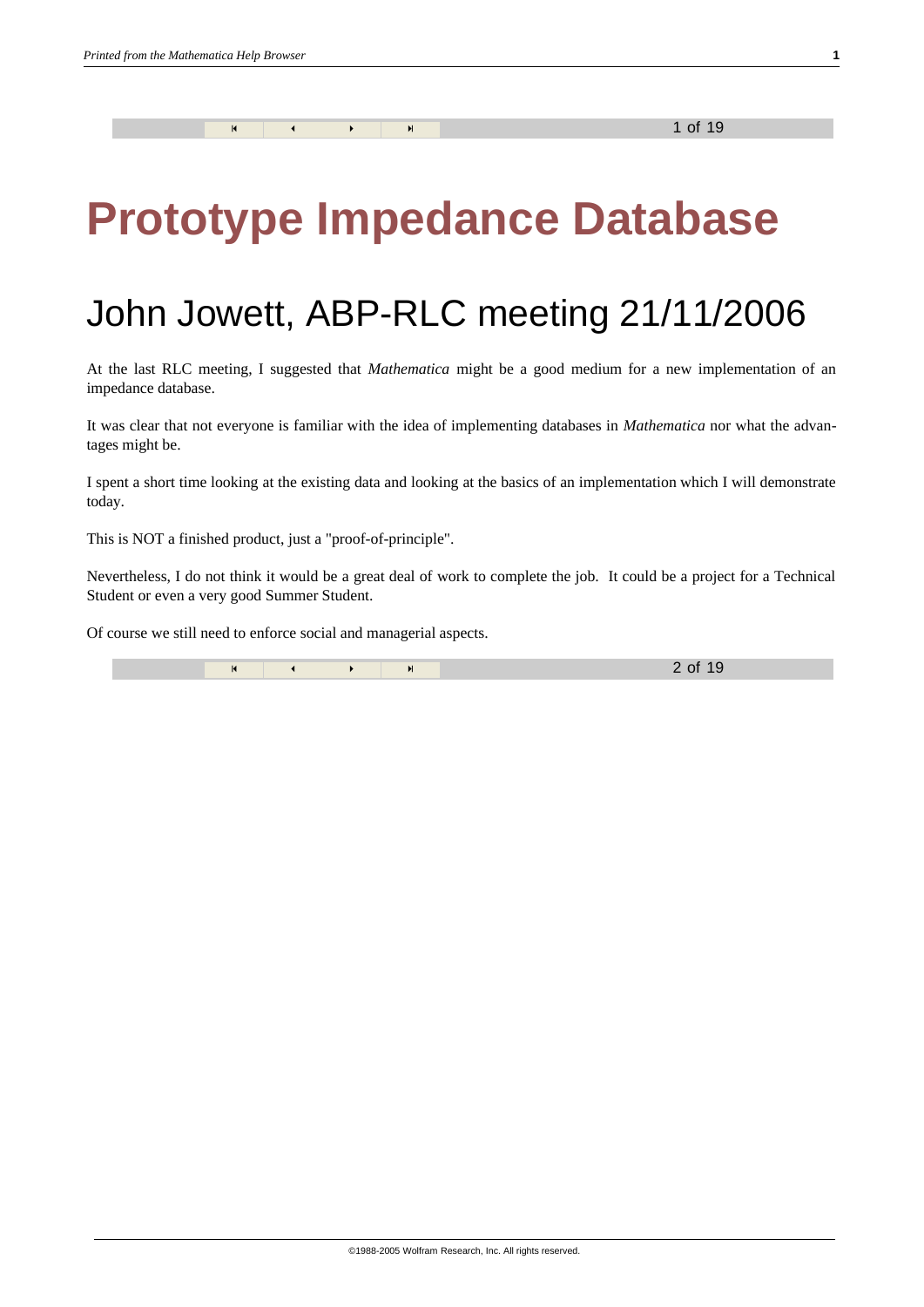## Database

From Wikipedia, the free encyclopedia

For other senses of this word see database (disambiquation).

The term database originated within the computer industry. Although its mea even to include non-electronic databases, this article takes a more technical database is a collection of records stored in a computer in a systematic way it to answer questions. The items retrieved in answer to queries become infor decisions. The computer program used to manage and query a database is k system (DBMS). The properties and design of database systems are include

The central concept of a database is that of a collection of records, or pieces database, there is a structural description of the type of facts held in that dat: schema. The schema describes the objects that are represented in the datal There are a number of different ways of organizing a schema, that is, of mode known as database models (or data models). The model in most common us layman's terms represents all information in the form of multiple related tables (the true definition uses mathematical terminology). This model represents re to more than one table. Other models such as the hierarchical model and the representation of relationships.

For an impedance database, I believe it is more important to think about the *Schema* than the relations or the tables.

« ≈ 3 of 19

**Requirements**

#### **à Primary (physics-driven)**

Provide up-to-date impedance and/or wake *functions* for all elements in the LHC.

Integrity of data related to LHC (layout, optics, occurrences of elements,...).

Many kinds of calculations combining impedances of elements, physical formulas for growth rates, etc.

#### ■ **Secondary (computer-driven)**

Contain diverse sorts of data ("formats", unstructured output from various programs like ABCI, URMEL, et al).

Access to data from all platforms, across Internet, from control system, …

Maintain means for *updating* impedances (input files for programs, book-keeping, convenient interface).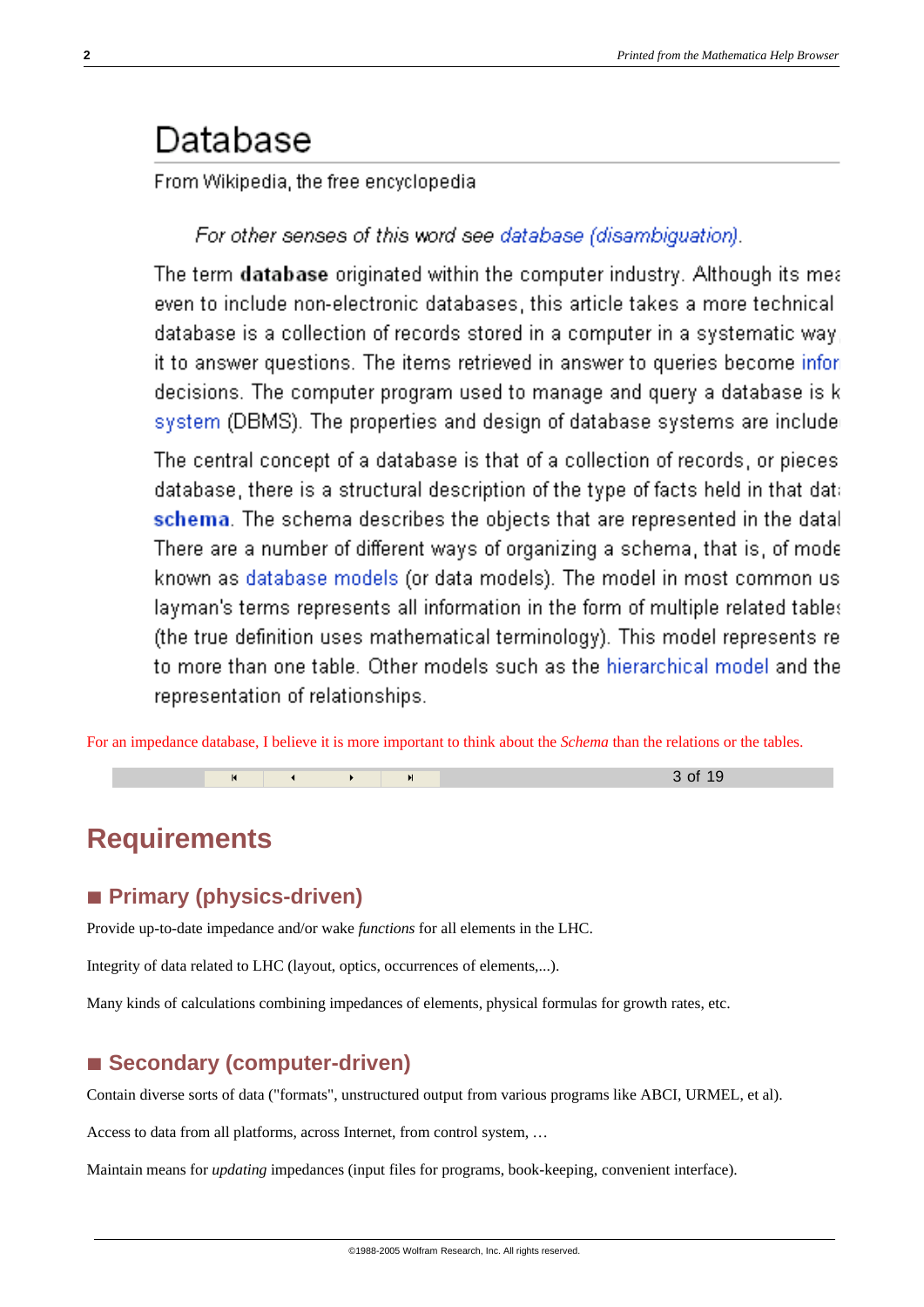As simple as possible, future-proof. Minimise dependences on other software.

Use existing data from previous implementation (or change it once and for all to make life a little easier?).

« ≈ 4 of 19

#### **Proposed Model**

Impedance data is stored in a file system, readable via the Web. Can be organized in a hierarchy

**8"machine", "element group", "item", "mode"<**

which could be implemented as a hierarchy of files as at present.

There can be two kinds of users

#### **à Database maintainer (modifies data)**

Responsible for updating calculations or inserting results provided by others.

Access direct (file system)

Interface is typically a *Mathematica* notebook.

#### **à Application (read-only)**

Responsible for updating calculations or inserting results provided by others.

Access can be via Web.

Interface is typically a *Mathematica* notebook for a particular application which may contain other kinds of material (impedances may be just one ingredient of what the user is doing).



### **Unimportant Technicalities**

This demonstration is on a laptop without network access so I am using (partial) local copies of the existing Zbase data files and the LHC optics database.

The existing implementation contains a number of compressed (.gz) files with inconsistent file extensions. I have uncompressed and renamed some of them for this demonstration.

I will not show how to submit batch jobs for impedance calculations. But this is straightforward from a *Mathematica* kernel running on, e.g., the lxplus system.

Note that this is a *development* notebook which contains rather more "code" (trial function definitions etc.) than an eventual *application* notebook would normally contain. So there is no need to be put off by this. In *Mathematica*, correct code is entered with many fewer keystrokes than appear necessary anyway.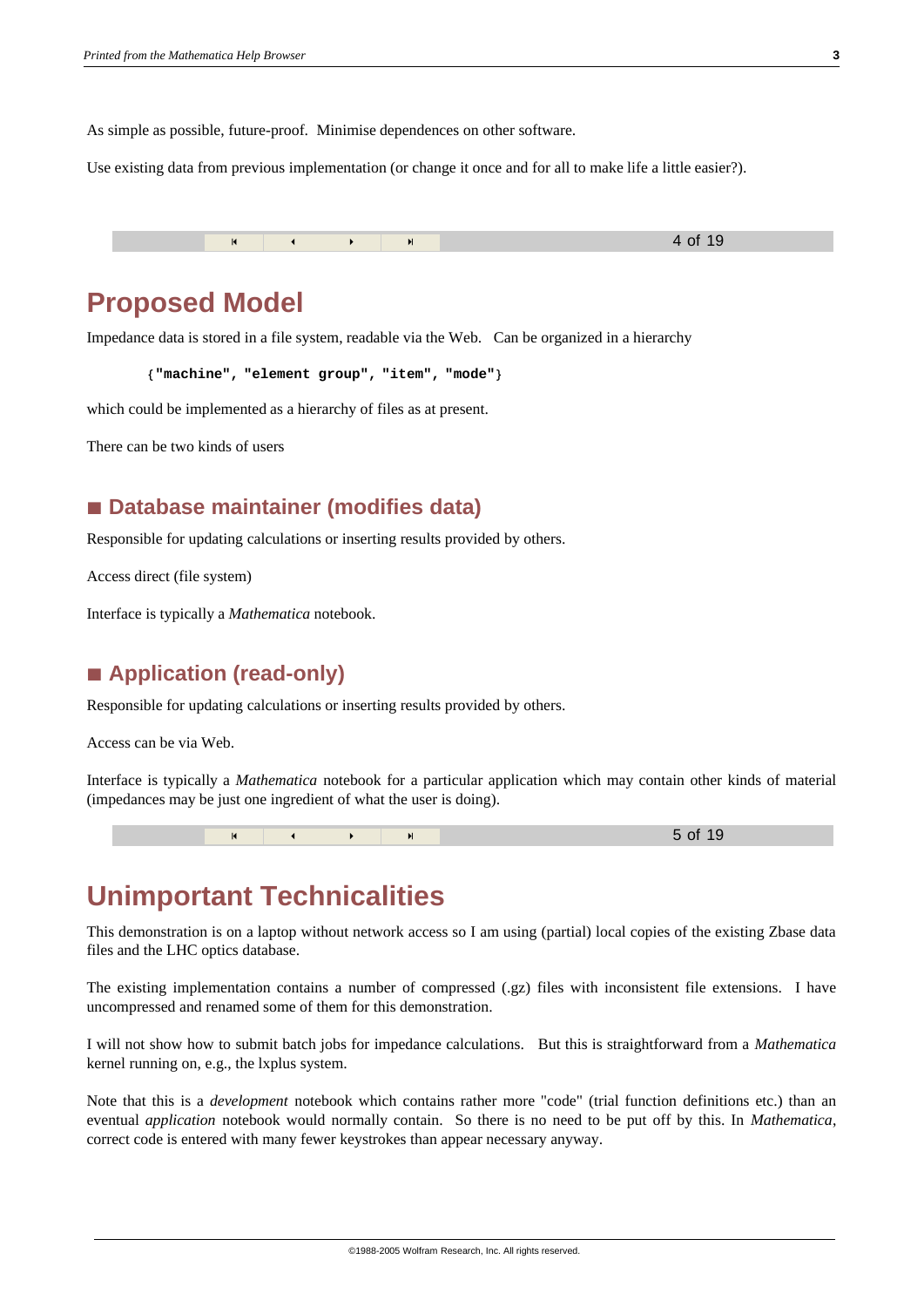A more "graphical" user interface (with buttons, etc.) can also be created. However full flexibility will be retained with access to the package functions.

« ≈ 6 of 19

#### **Setup**

If this is an application notebook, the user would normally just load the package with a single command.

At present the implementation of the functions is in another notebook which has already been evaluated. As usual, every function should have a usage message (instant documentation). So far just a few functions have been implemented.

```
In[135]:=
     ? $Zbase*
   Global`
   $ZbaseDirectory $ZbaseModes
In[136]:=
     ? Zbase*
   Global`
```

```
Zbase ZbaseFiles ZbaseItems ZbaseMachines
ZbaseDataDirectory ZbaseItem ZbaseMachine ZbaseMode
```
ZbaseMachines[] returns a list of all machines stored in the Zbase database.

In the talk I used a local copy of database. This is the real one:

```
In[137]:=
      ZbaseDataDirectory<sup>[]</sup> // explorer
Out[137]=
```

```
P:\cern.ch\eng\lhc\impedance\zbase\data\
```
causes this to appear on screen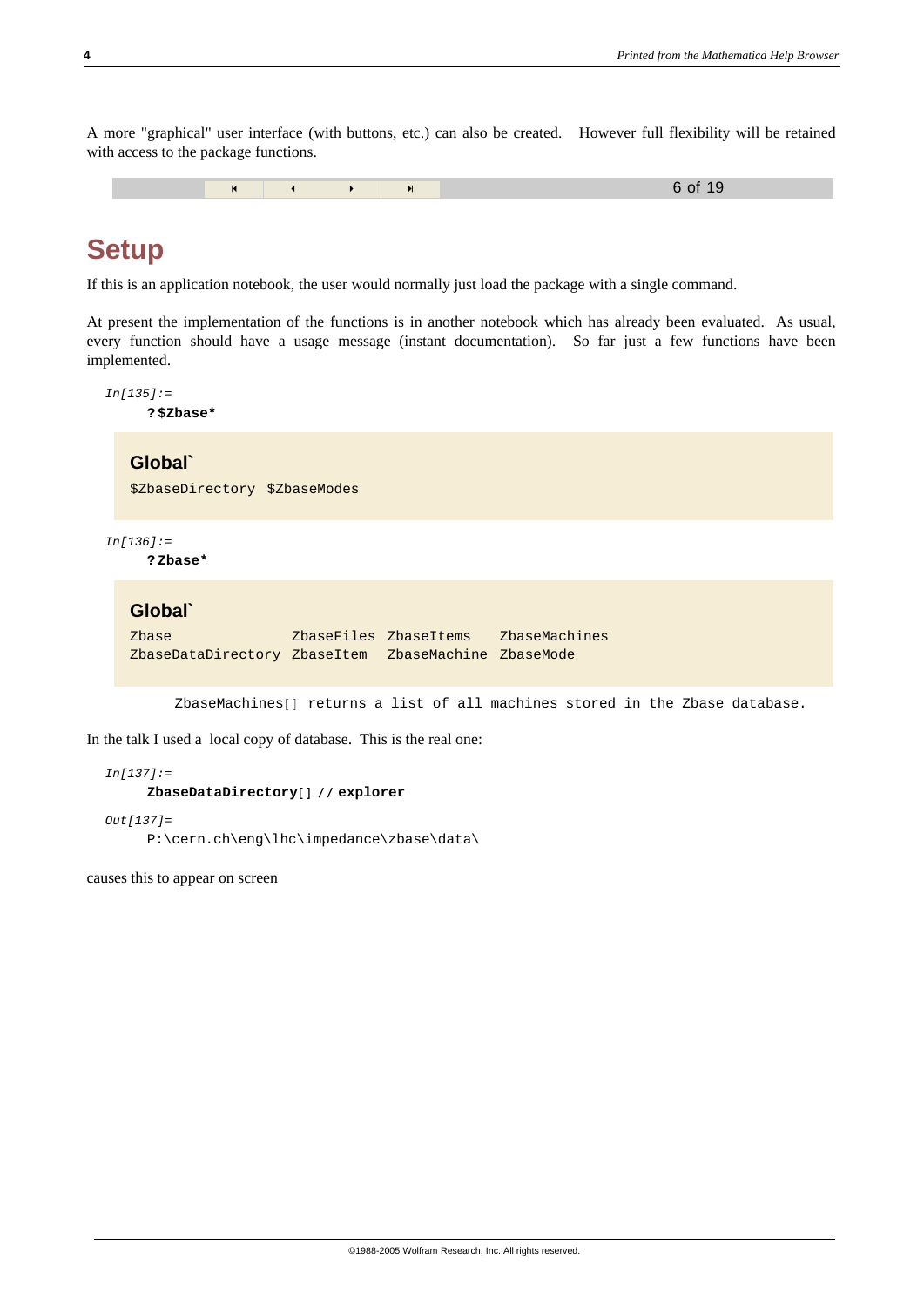| data                                                           |                              |
|----------------------------------------------------------------|------------------------------|
| File<br>Edit<br>Tools<br>View<br>Favorites<br>Help             |                              |
| 廖<br>$\mathbb{X}$<br>G                                         | 內<br>m.                      |
| Address <b>P:\cern.ch\eng\hc\impedance\zbase\data</b>          | ×                            |
| ᄾ<br>Name $\triangle$                                          | Date Modified                |
| ×<br><b>File and Folder Tasks</b><br><mark>j</mark> lep        | 16-Aug-99 16:55              |
| ìlhc<br>Make a new folder                                      | 16-Aug-99 16:54              |
| তা .beam                                                       | 09-Dec-99 14:50              |
| <u>ा</u> info<br>≣                                             | 11-May-00 9:37               |
| <b>lad</b> .iteminfo<br>交<br><b>Other Places</b>               | 11-Sep-98 14:20              |
| zbase                                                          |                              |
| My Documents                                                   |                              |
| My Computer                                                    |                              |
|                                                                |                              |
| My Network Places<br>$\vee$ < $\vee$                           | ШI                           |
|                                                                |                              |
| 5 objects                                                      | $\frac{1}{2}$ Loca<br>299 KB |
| $\blacksquare$<br>$\blacksquare$<br>◀<br>$\blacktriangleright$ | 7 of 19                      |

### **Database Contents**

```
In[138]:=
       Options<sup>[Zbase]</sup>
Out[138]=
       {ZbaseMachine \rightarrow Inc}, ZbaseItem \rightarrow [cavities, scavity}, ZbaseMode \rightarrow long}
In[139]:=
       ZbaseMachines<sup>[]</sup>
Out[139]=
```
8lep, lhc<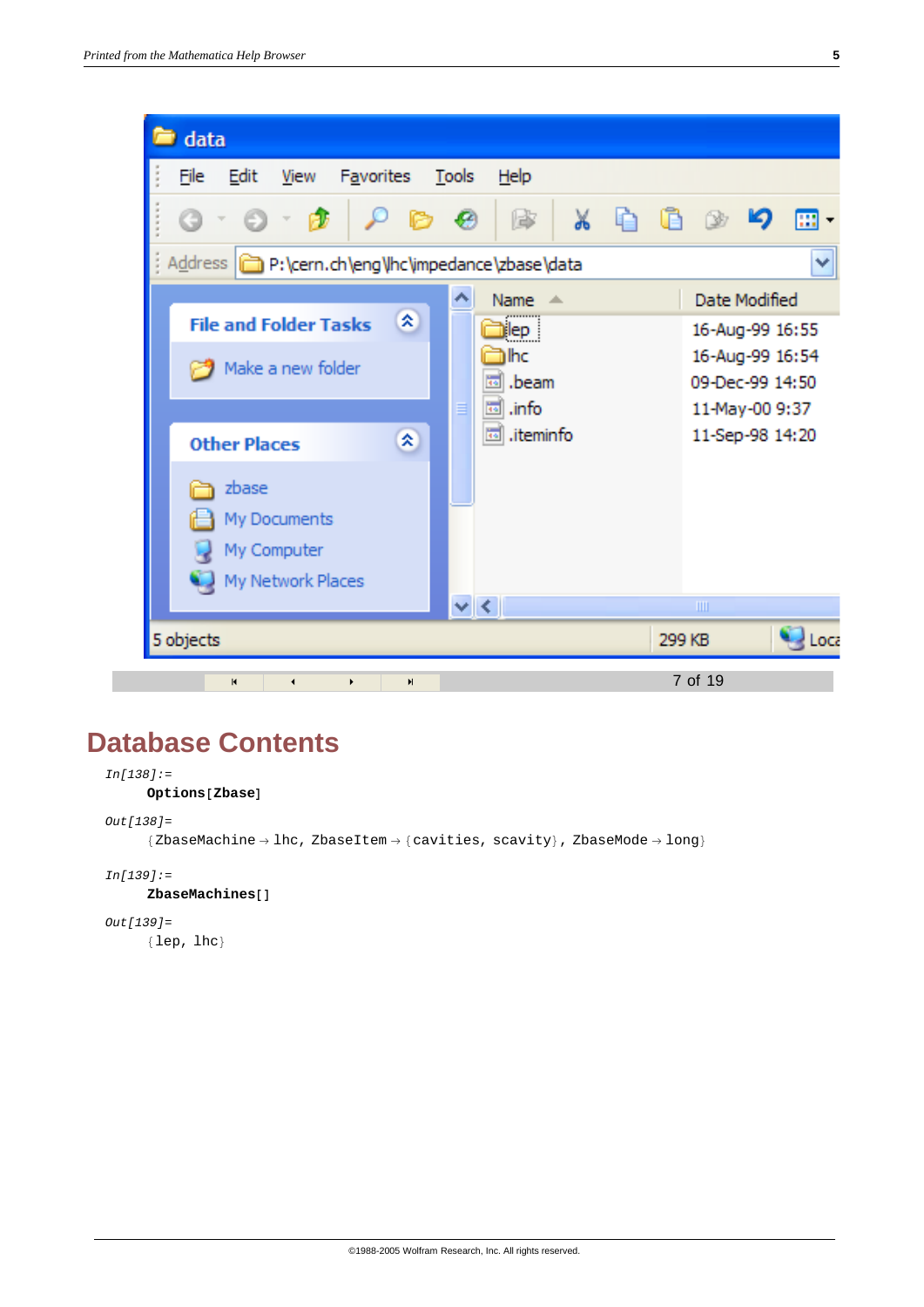```
In[140]:=
```
#### $ZbaseItems$  []

```
Out[140]=
```

```
{{bellows-us, collimator}, {bpm, electrode}, {cavities, scavity},
 {8experiments, alice}, {experiments, alice-nozdc}, {experiments, alice-vers1-jul98},
 8experiments, alice−vers2−jul98<, 8experiments, alice−vers3−jul98<,
 {experiments, alice-vers4-dec99}, {experiments, alice-zdc},
 {experiments, atlas}, {experiments, atlas−urmel}, {experiments, cms},
 {experiments, cms-dec97}, {experiments, cms-dec97-0.4tap},
 {experiments, cms-dec97−1.4tap}, {experiments, cms-dec97-20cm},
 8experiments, cms−dec97−20cm−10cmtap<, 8experiments, cms−dec97−20cm−20cmtap<,
 8experiments, cms−highlumi2−april2000<, 8experiments, cms−highlumi−april2000<,
 {experiments, cmshighlumi-mafia}, {experiments, cmshighlumi-stst-mafia},
 {experiments, cmshighlumi-urmel}, {experiments, cmslowlumi-mafia},
 {experiments, cmslowlumi-stst-mafia}, {experiments, cmslowlumi-urmel},
 {experiments, cms-totem}, {experiments, cms-totem-20cmtaper},
 {experiments, cms-totem-50cmtaper}, {experiments, cms-withrfscreen},
 {experiments, felix2}, {experiments, felix2-11cmscr}, {experiments, felix2-6cmscr},
 {experiments, felix2-8cmscr}, {experiments, felix2-8cmtap},
 {experiments, felix2−9cmscr}, {experiments, felix-centralpart},
 {experiments, felix-outerpart}, {experiments, lhc-b}}
```

```
In[141]:=
```
#### $ZbaseItems$  [ { "experiments" } ]

```
Out[141]=
```

```
88alice<, 8alice−nozdc<, 8alice−vers1−jul98<, 8alice−vers2−jul98<,
{alice-vers3-jul98}, {alice-vers4-dec99}, {alice-zdc}, {atlas}, {atlas-urmel},
 {cms}, {cms−dec97}, {cms−dec97−0.4tap}, {cms−dec97−1.4tap}, {cms−dec97-20cm},
 8cms−dec97−20cm−10cmtap<, 8cms−dec97−20cm−20cmtap<, 8cms−highlumi2−april2000<,
 8cms−highlumi−april2000<, 8cmshighlumi−mafia<, 8cmshighlumi−stst−mafia<,
 {cmshighlumi-urmel}, {cmslowlumi-mafia}, {cmslowlumi-stst-mafia},
 {cmslowlumi-urmel}, {cms-totem}, {cms-totem-20cmtaper}, {cms-totem-50cmtaper},
 {cms-withrfscreen}, {felix2}, {felix2-11cmscr}, {felix2-6cmscr}, {felix2-8cmscr},
 {felix2-8cmtap}, {felix2-9cmscr}, {felix-centralpart}, {felix-outerpart}, {lhc-b}}
```

```
In[142]:=
```
#### **ZbaseFiles@8"bellows−us", "collimator"<, "long"D êê TableForm**

| Out[142]//TableForm= |                               |               |                       |   |      |  |         |  |
|----------------------|-------------------------------|---------------|-----------------------|---|------|--|---------|--|
|                      | abci.lepbellow                |               |                       |   | File |  |         |  |
|                      | abci.lepbellow.ps.qz          |               |                       |   | File |  |         |  |
| .loss                |                               |               |                       |   | File |  |         |  |
|                      | .wakepot.abci.long0.7.5e-2.gz |               |                       |   | File |  |         |  |
|                      | .wakepot.abci.longx.7.5e-2.gz |               |                       |   | File |  |         |  |
| .zbase               |                               |               |                       |   | File |  |         |  |
|                      |                               |               |                       |   |      |  |         |  |
|                      | $\blacksquare$                | $\rightarrow$ | $\blacktriangleright$ | H |      |  | 8 of 19 |  |
|                      |                               |               |                       |   |      |  |         |  |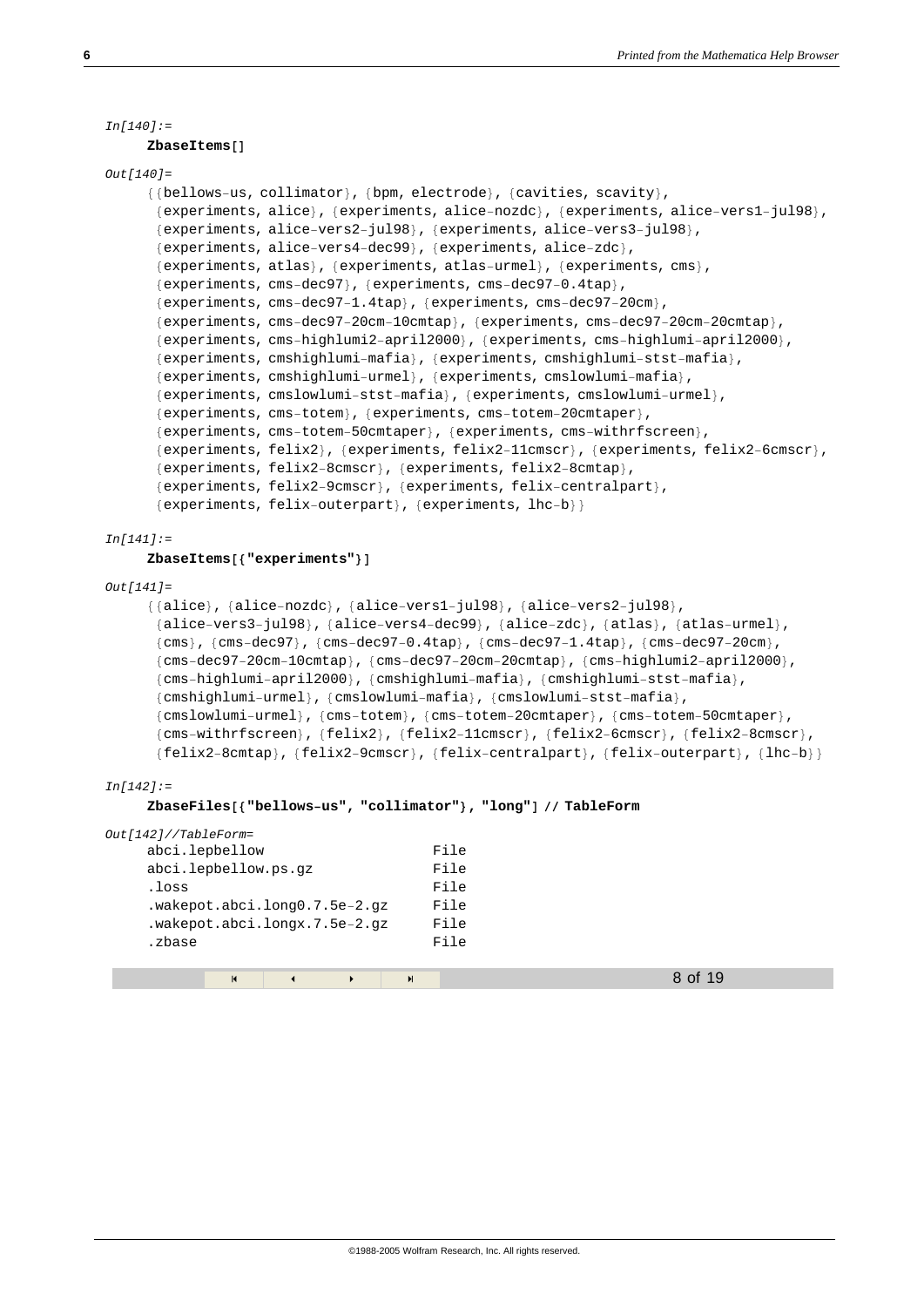#### **Contents of the .zbase file**

- First, there is one file which contains some basic information on the impedance item. In the following and in the **ZBASE** program we will call these entries the **item attributes**. The information is stored in a file named .zbase. The first entry is a comment line describing the item. The second entry is the number of impedance components that are in the machine. The third and fourth entries give the average horizontal and vertical betatron values in meters at the location of the impedance component in the machine. The fifth entry is the low frequency inductance  $(Z_0/n)$  in  $\Omega$  and the sixth and seventh entries give the horizontal and vertical low frequency limit of the imaginary part of the transverse impedance  $(Z_{x,\perp}$  and  $Z_{y,\perp}$  in  $\Omega/m$ . The eighth entry specifies the location of the item in the machine ( $\rightarrow$  Section 7.5). Whenever a new item is entered into the data base, the program will create the **zbase** file and ask the user to supply the required information.
- The second type of data are the higher-order-mode entries (e.q: 'frequency', 'R/Q' and 'Q-value') which are also stored in the **zbase** file  $(\rightarrow$  Section 4). The mode frequencies

must be specified in Hz and the R/Q values in  $\Omega$ . The program expects all entries in standard ANSI-C format.

Pick an example of this kind of file

```
In[143]:=
      zbaseFile =
       ToFileName<sup>[</sup>{ZbaseDataDirectory<sup>[</sup>], "lhc", "cavities", "scavity", "long"}, ".zbase"]
Out[143]=
```

```
P:\cern.ch\eng\lhc\impedance\zbase\data\lhc\cavities\scavity\long\.zbase
```
Importing the file as a Table is an easy way to deal with the E-format numbers.

```
In [63]: = zbaseFileContents = Import[zbaseFile, "Table"];
```

```
In[64]:= TableForm@zbaseFileContentsD
```
Example of how we might represent this information in *Mathematica*:

```
In[144]:=
      zbaseFileRules = 8"COMMENT" → StringJoin @@ ToString@zbaseFileContentsP1TD,
        NumberOfItems → zbaseFileContentsP2T,
        betxav → zbaseFileContentsP3T,
        betyav → zbaseFileContentsP4T,
        Zovern → zbaseFileContentsP5T,
        HOMs → Drop[zbaseFileContents, 10]Out[144]=
      {COMMENT} \rightarrow {8, Cells, of, the, Superconducting, acceleration, Cavities}.NumberOfItems \rightarrow {1}, betxav \rightarrow {80.}, betyav \rightarrow {80.}, Zovern \rightarrow {0.00034},
       HOMs \rightarrow \{ \{3.96769 \times 10^8, 25.021, 43898\}, \{3.96769 \times 10^8, 64.7479, 43898\},\\{3.97206 \times 10^8, 4.47258, 44160\}, \{3.97206 \times 10^8, 85.2469, 44160\},\{3.9731 \times 10^8, 13.2046, 43616\}, \{3.9731 \times 10^8, 76.012, 43616\},\{3.97312 \times 10^8, 1.32437, 43616\}, \{3.97312 \times 10^8, 88.0589, 43616\},{7.63797 \times 10^8}, 0.0606469, 57626}, {7.6428 \times 10^8}, 0.0232749, 57821},
          {7.6428 \times 10^8}, 0.302223, 57821}, {7.66707 \times 10^8}, 0.018773, 58238}
          {7.67448 \times 10^8}, 0.10212, 59302}, {7.67463 \times 10^8}, 0.975679, 59364},
          {7.68279 \times 10^8}, 0.290241, 59661}, {7.68279 \times 10^8}, 0.339455, 59663}
```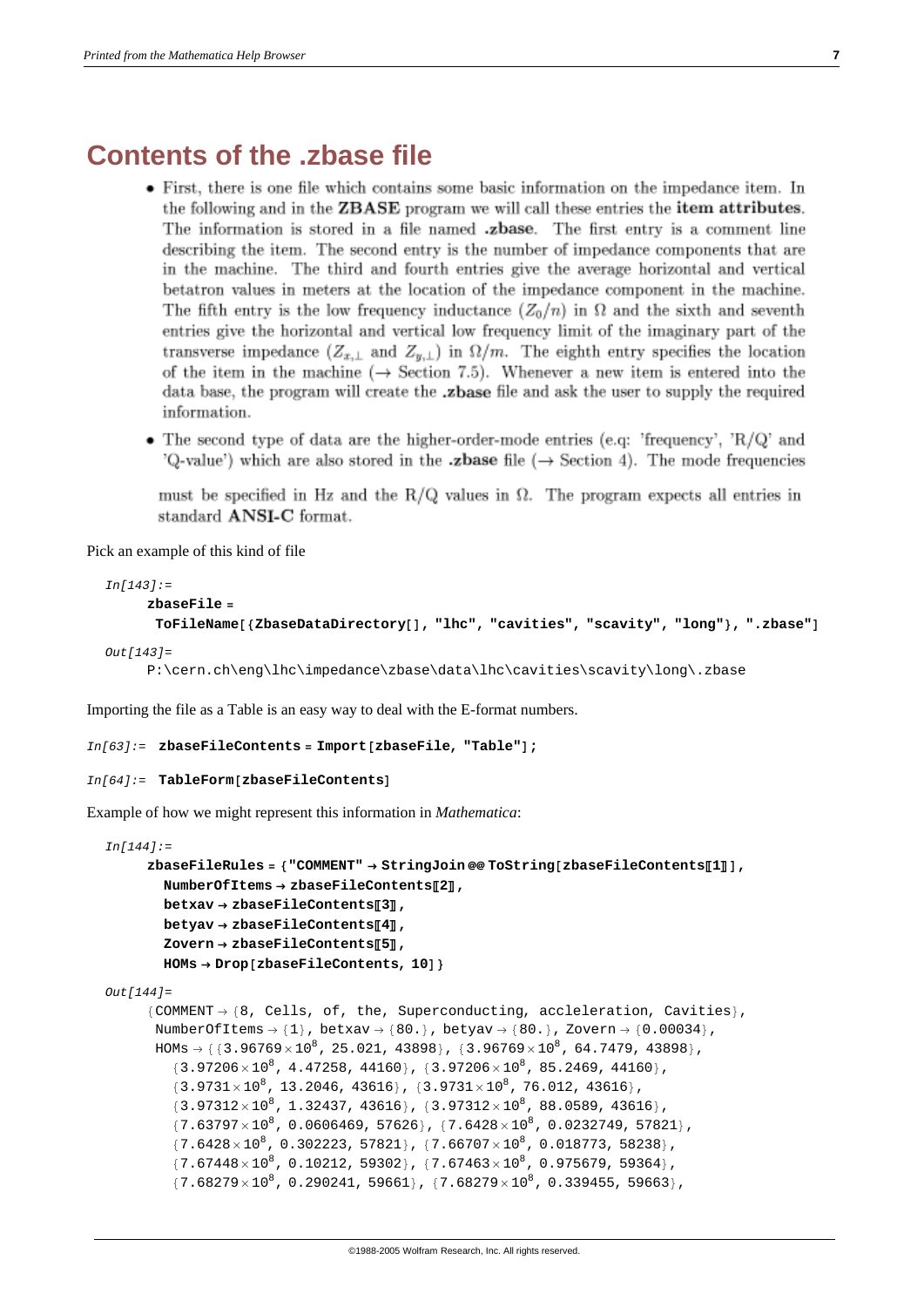${7.6891 \times 10^8}$ , 0.000162596, 59433},  ${7.68912 \times 10^8}$ , 0.0166369, 59449},  ${7.71398 \times 10^8}$ , 0.546113, 59276},  ${7.75451 \times 10^8}$ , 2.87035, 61231}  ${7.75451\times10^{8}}$ , 0.0460074, 61231},  ${7.75492\times10^{8}}$ , 0.809371, 60296},  ${7.75492 \times 10^8}$ , 1.01336, 60297},  ${7.77702 \times 10^8}$ , 0.120843, 60224},  ${7.81124 \times 10^8}$ , 2.89539, 62855},  ${7.81138 \times 10^8}$ , 0.945862, 62634},  ${7.82617\times10^8}$ , 1.32124, 63987},  ${7.82617\times10^8}$ , 1.50073, 63986}  ${7.85147\times10^8}$ , 1.38204, 61539},  ${7.85153\times10^8}$ , 0.0181562, 61525}  ${7.85772 \times 10^8}$ , 0.583636, 60450},  ${7.95768 \times 10^8}$ , 0.999874, 60780},  ${7.9756 \times 10^8}$ , 0.347863, 61267},  ${7.97561 \times 10^8}$ , 0.0202092, 61271},  ${8.06342\times10^8}$ , 0.139331, 63488},  ${8.06913\times10^8}$ , 0.0129476, 62203},  ${8.08212 \times 10^8}$ , 0.0224959, 63149},  ${8.08212 \times 10^8}$ , 0.166502, 63159},  ${8.08657\times10^8}$ , 0.0312785, 59357},  ${8.13926\times10^8}$ , 0.627648, 60573},  $\{8.13926 \times 10^8$ , 2.30886, 60573},  $\{8.15503 \times 10^8$ , 0.209193, 60248},  ${8.15503 \times 10^8, 1.72296, 60248}, {8.22659 \times 10^8, 0.792564, 60311},$  ${8.33773 \times 10^8}$ , 0.872853, 60828},  ${8.33773 \times 10^8}$ , 0.119769, 60827},  ${8.39257\times10^8}$ , 0.625017, 60793},  ${8.52535\times10^8}$ , 2.61033, 61438},  ${8.52749\times10^8}$ , 2.85894, 60662},  ${8.53438\times10^8}$ , 5.64209, 61322},  ${8.53438 \times 10^8}$ , 0.257206, 61311},  ${8.57389 \times 10^8}$ , 0.120681, 60361},  ${8.5739 \times 10^8}$ ,  $4.5746 \times 10^{-6}$ , 60337},  ${8.58184 \times 10^8}$ , 0.3765, 60238},  ${8.78512 \times 10^8}$ , 0.317605, 61328},  ${8.83717 \times 10^8}$ , 1.15286, 61564},  ${8.83717\times10^8}$ , 1.03366, 61564},  ${8.94645\times10^8}$ , 1.36401, 59108},  $\{8.94645 \times 10^8, 0.548724, 59108\}, \{9.00569 \times 10^8, 1.06849, 62048\},\$  ${9.12741 \times 10^8}$ , 0.123358, 62210},  ${9.12741 \times 10^8}$ , 3.16276, 62210},  ${9.17573 \times 10^8}$ , 2.43465, 61879},  ${9.17573 \times 10^8}$ , 2.95631, 61855},  ${9.17777 \times 10^8, 1.0057, 61606}$ ,  ${9.17777 \times 10^8, 4.80756, 61606}$  ${9.2402\times10^{8}}$ , 0.812994, 62761},  ${9.43925\times10^{8}}$ , 0.0860959, 63449},  ${9.43925 \times 10^8}$ , 0.721883, 63450},  ${9.48633 \times 10^8}$ , 0.0800181, 63528}  ${9.7411\times10^8}$ , 0.284496, 64047},  ${9.76473\times10^8}$ , 0.113747, 63934},  ${9.76481\times10^{8}$ , 0.0446832, 63980},  ${9.80123\times10^{8}}$ , 1.22598, 58328},  $\{9.80123 \times 10^8, 0.040943, 58328\}, \{9.93098 \times 10^8, 2.26692, 63180\}$  ${9.93578 \times 10^8}$ , 1.01494, 64190},  ${9.93983 \times 10^8}$ , 0.0298923, 65036},  ${9.94152 \times 10^8}$ , 0.108374, 65356},  ${1.00124 \times 10^9}$ , 0.281301, 66617}  ${1.0111 \times 10^9}$ , 0.426292, 66551},  ${1.01112 \times 10^9}$ , 0.455323, 66624},  ${1.02755 \times 10^9}$ , 1.12507, 66431},  ${1.04462 \times 10^9}$ , 0.54217, 66243},  ${1.04468 \times 10^9}$ , 1.88363, 66366},  ${1.05381 \times 10^9}$ , 0.94707, 66338}  ${1.05664 \times 10^9}$ , 0.436474, 60557},  ${1.05665 \times 10^9}$ , 1.83904, 60619}  ${1.06886 \times 10^9}$ , 0.882464, 65651},  ${1.0708 \times 10^9}$ , 2.15261, 66645}  ${1.0741 \times 10^9}$ , 0.706266, 67513},  ${1.07514 \times 10^9}$ , 0.327648, 68827},  ${1.08263 \times 10^9}$ , 0.231686, 69478},  ${1.08488 \times 10^9}$ , 1.24708, 71237},  ${1.08736 \times 10^9}$ , 0.466344, 72183},  ${1.10943 \times 10^9}$ , 0.288535, 68740},  ${1.11449 \times 10^9, 1.90546, 68959}$ ,  ${1.11554 \times 10^9, 0.307764, 70047}$  ${1.13032 \times 10^9}$ , 1.55592, 64459},  ${1.13116 \times 10^9}$ , 0.0343205, 63569},  ${1.13371\times10^9}$ , 0.0149164, 67386},  ${1.14145\times10^9}$ , 0.15305, 68164},  ${1.14515 \times 10^9}$ , 6.9452 $\times 10^{-6}$ , 68840},  ${1.15102 \times 10^9}$ , 0.0192246, 69070}  ${1.15482 \times 10^9}$ , 1.01382, 70741},  ${1.16129 \times 10^9}$ , 1.90778, 71412}  ${1.16433 \times 10^9}$ , 4.00241, 73682},  ${1.17202 \times 10^9}$ , 2.87326, 73995}  ${1.18375 \times 10^9}$ , 4.19917, 70145},  ${1.18669 \times 10^9}$ , 1.08528, 71749}  ${1.1941 \times 10^9}$ , 0.425108, 71570},  ${1.20125 \times 10^9}$ , 0.0622168, 68200},  ${1.20341 \times 10^9}$ , 1.91841, 70216},  ${1.21041 \times 10^9}$ , 0.705541, 71474},  ${1.21566 \times 10^9}$ , 1.06543, 72399},  ${1.22055 \times 10^9}$ , 0.753186, 72816}  ${1.22466 \times 10^9}$ , 0.202745, 73961},  ${1.22826 \times 10^9}$ , 0.114645, 75941},  ${1.23369 \times 10^9}$ , 0.461462, 75800},  ${1.23691 \times 10^9}$ , 0.0405645, 76969}  ${1.23664 \times 10^9}$ , 0.0358254, 76836},  ${1.24203 \times 10^9}$ , 0.00385793, 78171},  ${1.24074\times10^9}$ , 0.12275, 76398},  ${1.25249\times10^9}$ , 0.498197, 76647},  ${1.24756 \times 10^9}$ , 0.0897901, 74930},  ${1.26425 \times 10^9}$ , 0.0945683, 72153}  ${1.25931 \times 10^9}$ , 0.266855, 74106},  ${1.28772 \times 10^9}$ , 0.073711, 74371}}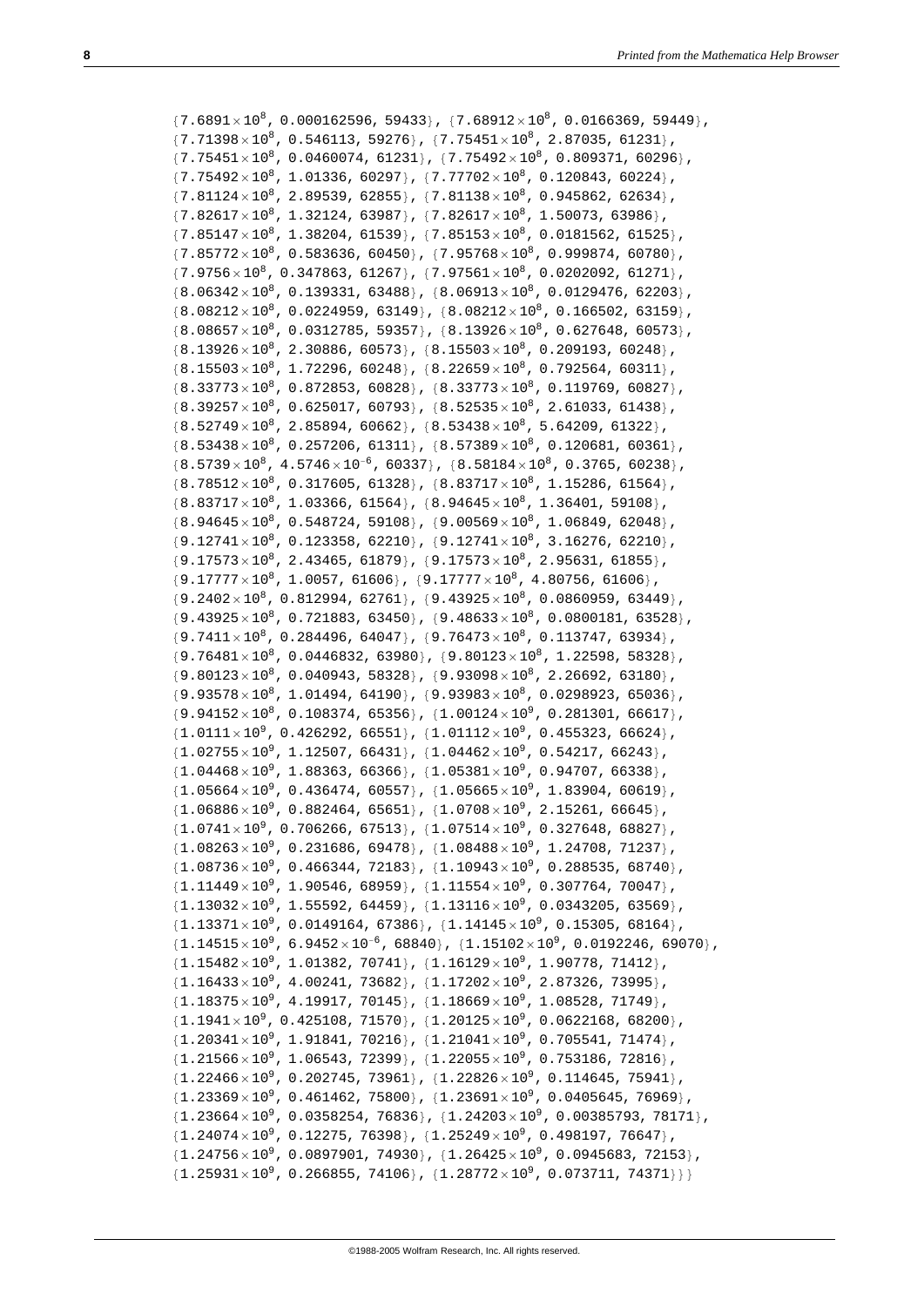These operations could be wrapped up as standard functions.

« ≈ 9 of 19

### **More on the .zbase file contents**

Show the first few HOMs

```
In[145]:=
      Take [HOMs / . zbaseFileRules, 5]Out[145]=
      {3.96769 \times 10^8}, 25.021, 43898},
       {3.96769 \times 10^8}, 64.7479, 43898}, {3.97206 \times 10^8}, 4.47258, 44160},
       {3.97206 \times 10^8}, 85.2469, 44160}, {3.9731 \times 10^8}, 13.2046, 43616}
```
Plots, to be wrapped up as functions with proper option inheritance etc. Remove

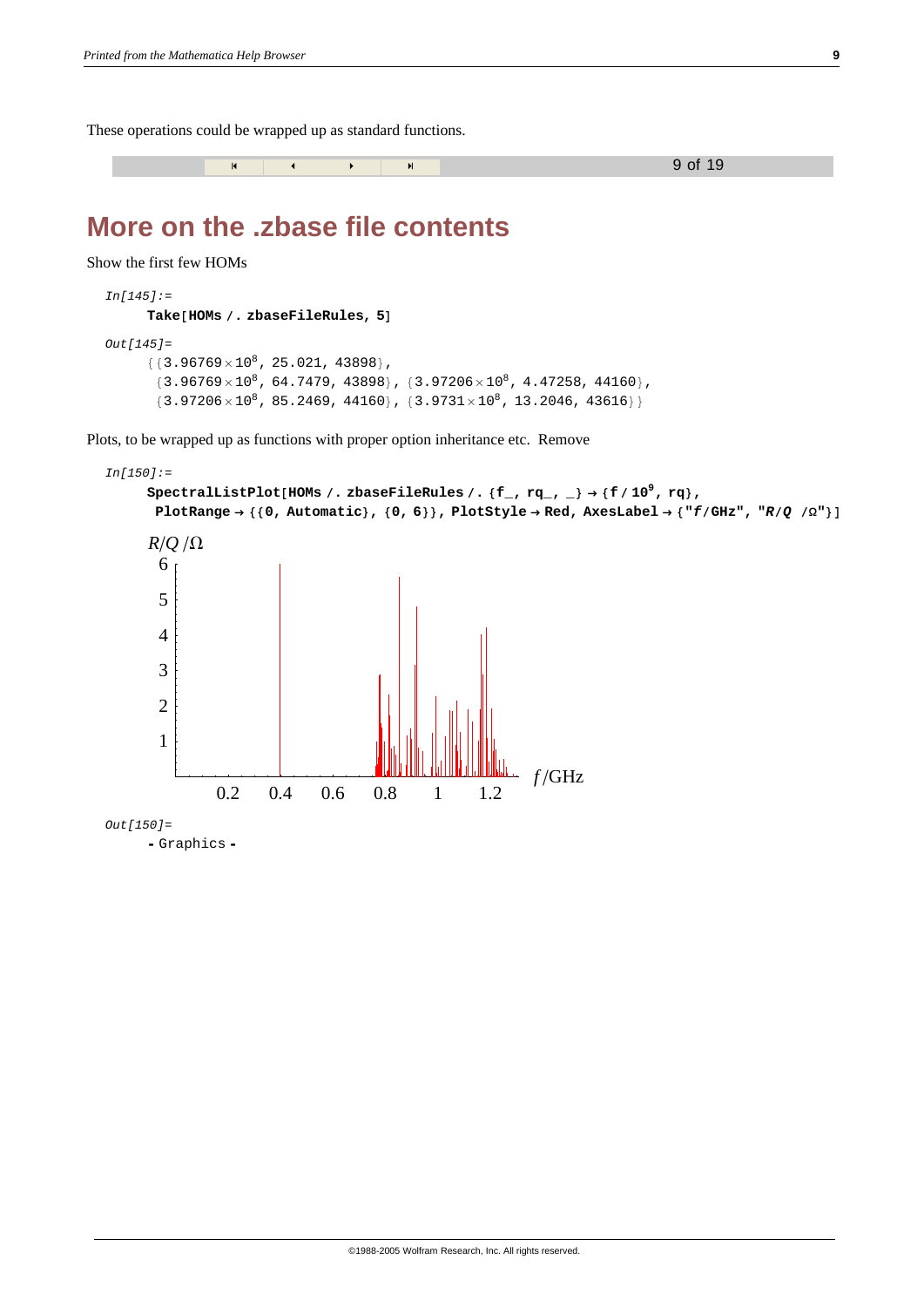

```
- Graphics -
```
It will be straightforward to put together functions that display this kind of information, starting from the ZbaseItem and ZbaseMode values.

```
м « » и и село на также 10 оf 19
```
### **Contents of the .beam file**

```
In[154]:=
      exampleBeamFile = \text{ToFileName} [{ZbaseDataDirectory[], "lhc"}, ".beam"]
Out[154]=
      P:\cern.ch\eng\lhc\impedance\zbase\data\lhc\.beam
In[155]:=
      beam = Import[exampleBeanFile, "Table"]Out[155]=
      \{\{\text{lhc}\}, \{\text{protons}\}, \{2835\}, \{1. \times 10^{11}\}, \{0.13\}, \{0.075\}, \{479.6\}, \{7460.6\},\\{0.001\}\,,\;\{0.000345\}\,,\;\{11245.8\}\,,\;\{62.\}\,,\;\{21.\}\,,\;\{2.495\times10^{-8}\}\,,\;\{1.\times10^{10}\}\}
```
We can identify the first 13 of these parameters by comparison with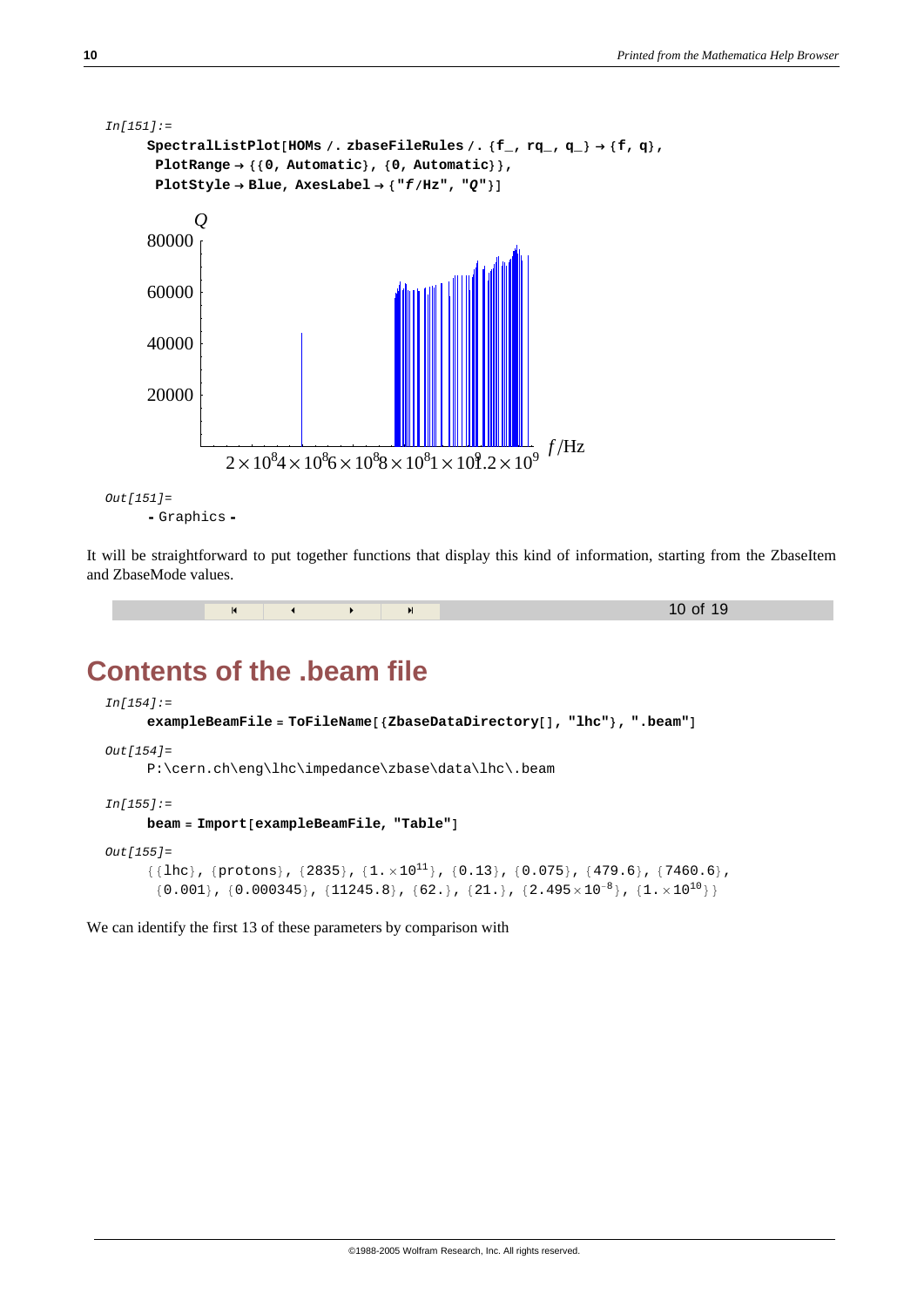| <b>Beam Parameters</b>                    |                 |
|-------------------------------------------|-----------------|
| Export Save Select                        | <b>Quit</b>     |
| Machine:                                  | 1 <sub>hc</sub> |
| Particle Type:                            | protons         |
| Number of Bunches:                        | 2835            |
| Number of Particles/ Bunch:               | 1.0e11          |
| Long. Beam Sigma at Low Energy [m]        | 0.13            |
| Long. Beam Sigma at Top Energy [m]        | 0.075           |
| Gamma at Low Energy:                      | 479.6           |
| Gamma at Top Energy:                      | 7460.6          |
| Relative Energy Spread:                   | $1.0e-3$        |
| Slippage Factor:                          | $3.45e-4$       |
| Revolution Frequency [Hz]:                | 11.2458e3       |
| Synchrotron Frequency at Low Energy [Hz]: | 62.0            |
| Synchrotron Frequency at Top Energy [Hz]: | 21.0            |

Figure 6: Listing of the default parameters for one machine in the ZBASE data base.

In *Mathematica,* we could store the information as a list of rules. This has the advantage of being self-describing. Something like this:

```
In[156]:=
      Rule @@@ Transpose@88Machine, Particle, Kbunch, Nbunch,
            sigzInjection, sigzCollision, gammaInjection, gammaCollision, sige,
            slipFactor, frev, QsInjection, QsCollision, xx1, xx2}, Flatten[beam]Out[156]=
       {Machine \rightarrow lhc, Particle \rightarrow protons, Kbunch \rightarrow 2835, Nbunch \rightarrow 1. \times 10<sup>11</sup>,
        sigzInjection \rightarrow 0.13, sigzCollision \rightarrow 0.075, gammaInjection \rightarrow 479.6,
        gammaCollision \rightarrow 7460.6, sige \rightarrow 0.001, slipFactor \rightarrow 0.000345, frev \rightarrow 11245.8,
        QsInjection \rightarrow 62., QsCollision \rightarrow 21., xx1 \rightarrow 2.495 \times 10^{-8}, xx2 \rightarrow 1. \times 10^{10}м « » и и село на так на том 11 оf 19
```
### **ABCI, URMEL, etc. files**

I haven't yet implemented anything.

Probably store files used for a given impedance calculation as a list of rules corresponding to the element name.

Try to achieve one-to-many mapping of impedance element types to elements in machine layout (MAD description?).

Plugging in of specific stored parameters in template input files and launching of jobs. Can facilitate process and keep track of things.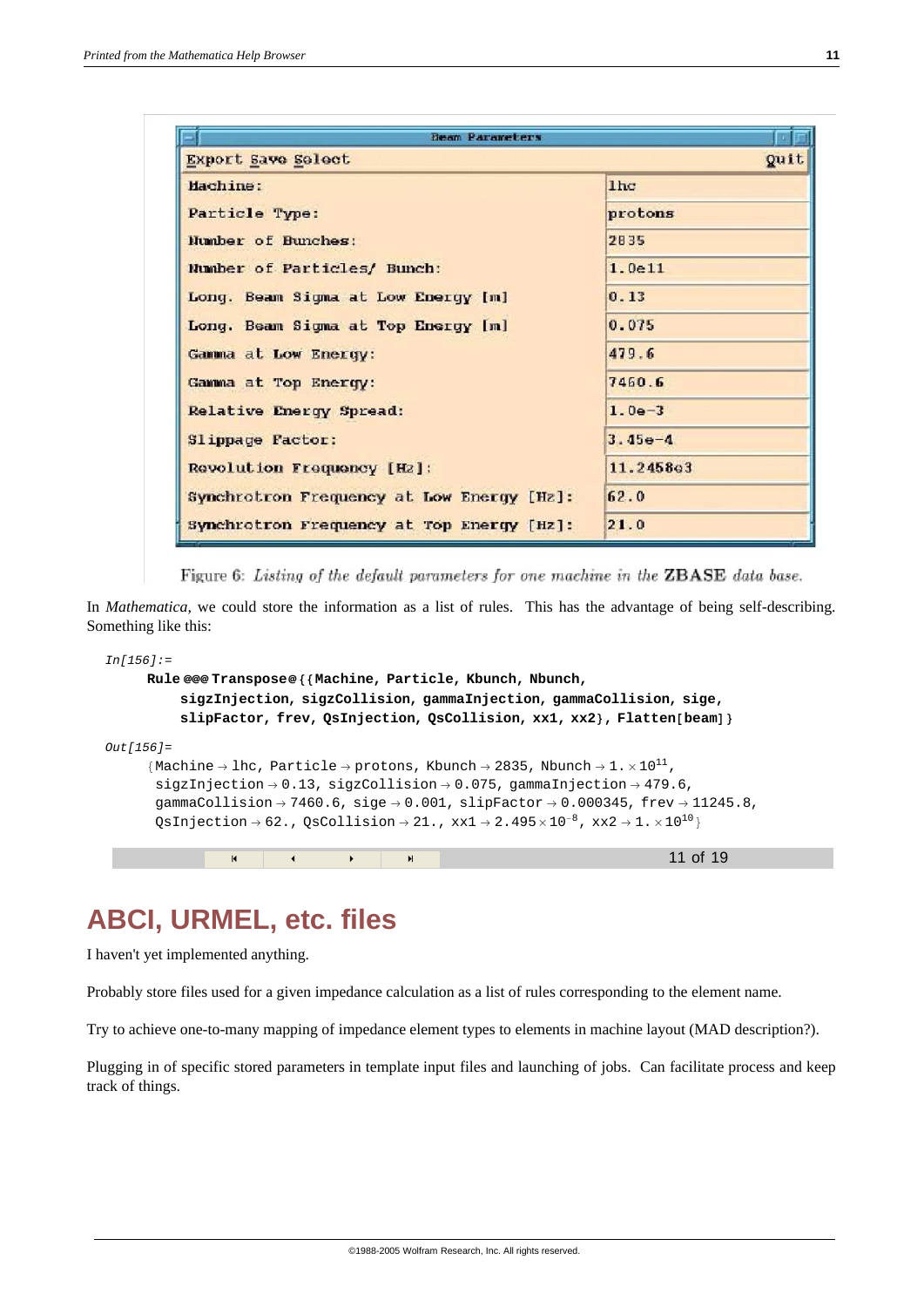#### **Other sources of impedance information**

Besides the output from programs like GDFIDL, ABCI, URMEL etc., we may have impedances given by analytical formulas. Make a scheme for including these - big advantage of *Mathematica*.

Generic formulas for typical impedances with rules giving specific values of parameters.

Probably good to use ConstantsUnits package to track units and dimensions of symbols appearing in the formulas.

|  | $\overline{14}$ |  |  |  | 12 of 19 |
|--|-----------------|--|--|--|----------|
|--|-----------------|--|--|--|----------|

#### **A typical wake**

Some of the data files are stored in gzipped archives (the .gz files). This is not very convenient and somewhat systemdependent. I think it would be better to change it.

Meanwhile, for demonstration purposes, I extracted a data file containing a wake by hand (and renamed it)

```
In[75]:= sampleWakeFile = First@FileNames@"∗.dat"DD
```

```
Out[75]= wakepot.abci.longx.7.5e−2.dat
```

```
In[76]: = SampleWakeFileContents = Import[First[FileNames["*,dat"]]]
```

```
Out[76]//Short=
```

```
{{TITLE:, LONGITUDINAL, WAKE, POTENTIAL}, {LARGE, UNSHIELDED, LEP, BELLOWS, "VBDA"},
 {DATE:}, TIME:, MROT:, NO., OF, POINTS:}, {01/11/96}, 18.37.44, 1, 10001},
\{S, (m), WZ, (V/pC/m**2)\}, \{0., -0.00013341\}, \{0.0002, -0.00012249\},{0.0004, -0.00014038}, {0.0006, -0.00017591}, {0.0008, -0.00020639}{0.001, -0.00022198}, {0.0012, -0.0002377}, {0.0014, -0.00024907},
 {0.0016, -0.00024221}, {0.0018, -0.00023269}, {0.002, -0.00021038}, \ll9974\gg,{1.997, -6985.4}, {1.9972, 1778.1}, {1.9974, 8353.8}, {1.9976, -3844.4},{1.9978, -8586.6}, {1.998, 5903.4}, {1.9982, 7977.7}, {1.9984, -7440.6},{1.9986, -7147.7}, {1.9988, 8591.1}, {1.999, 6392.8}, {1.9992, -9687.2},{1.9994, -5570.6}, {1.9996, 10744.}, {1.9998, 4556.4}, {2., -11526.}}
```
The first 5 lines of the files are not part of the wake so drop them before plotting.

 $In[88]:$  = sampleWakeData = Drop[sampleWakeFileContents, 5];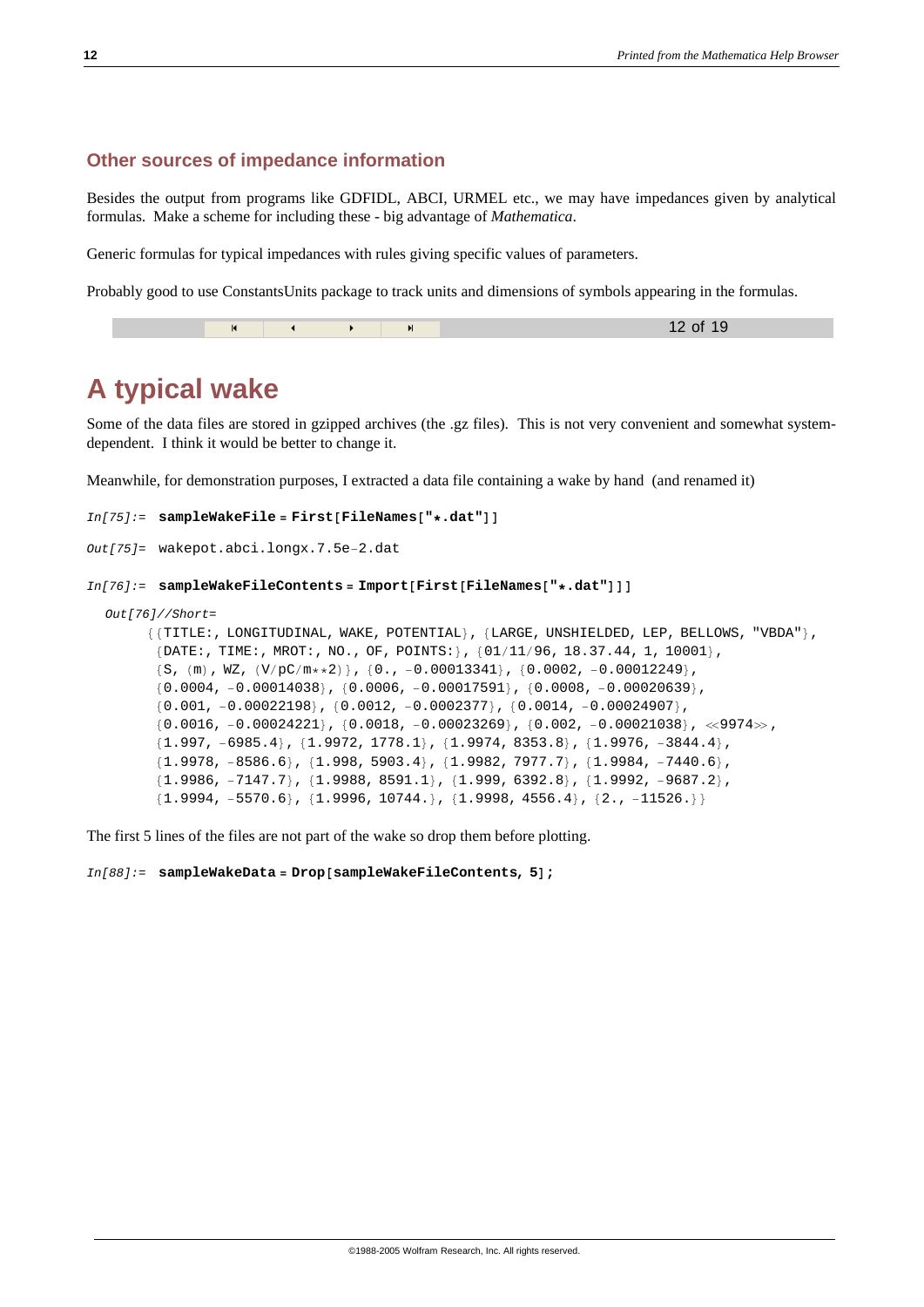```
In[89]:= rawPlot = ListPlot@sampleWakeData, PlotStyle → Red,
           PlotJoined → True, AxesLabel → \{ "z/m", "W_L(z) / (V/pc/m^2) " } \}
```


*Out[89]//Short=* h Graphics h

How many points in this wake?

#### $In[90]:$  = Length [sampleWakeData]

*Out[90]=* 10001

A moving average only takes us so far ...

```
In[82]:= ? MovingAverage
```

```
MovingAverage[datalist, r] smooths datalist
  using a simple r−term moving average. Each element in the
  result is the average of r elements from datalist. More…
```

```
In[91]: DisplayTogether[\text{rawPlot}]
```

```
ListPlot[MovingAverage[sampleWakeData, 100], PlotJoined → True]D
```
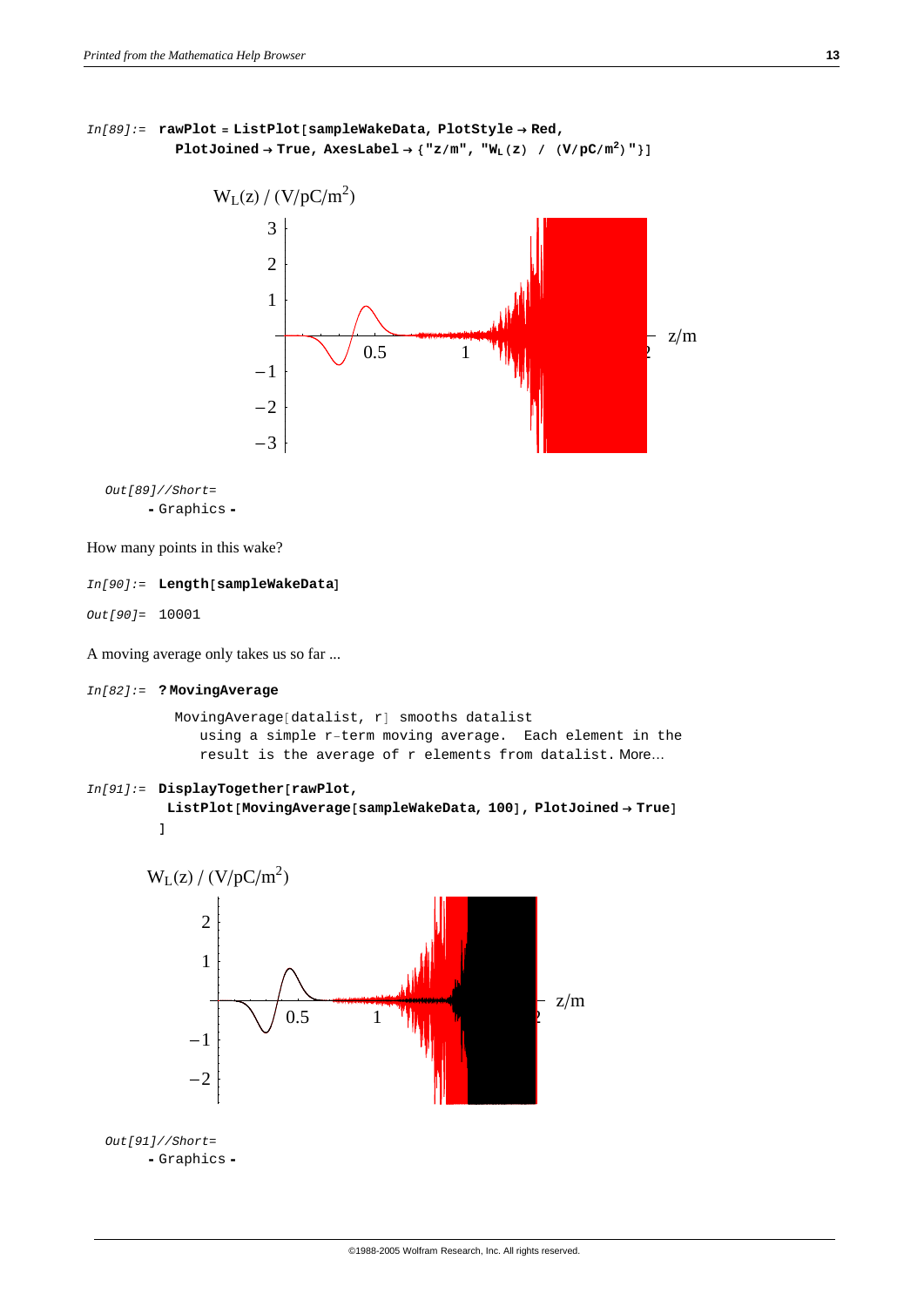Anyway the point is that we have access to many numerical techniques and can choose or implement what is appropriate for the physics.



#### **Wake as a continouous function**

How to transform this wake into a continuous function:

```
In[157]:=
       \texttt{sampleMake} = \texttt{Interpolation}[\texttt{MovingAverage}[\texttt{sampleMakeData}, 100]]Out[157]//Short=
```

```
InterpolatingFunction[\{\{0.0099, 1.9901\}\}, <)
```
Now we have a function that we can use it at any z.

```
In[158]:=
     sampleWake[.3]
Out[158]=
```
−0.81693

Now we can use Plot instead of ListPlot

```
In[160]:=
     Plot@sampleWake@zD, 8z, 0.01, 1<, PlotRange → AllD
```


### **Resampling the wake**

How much memory does it use?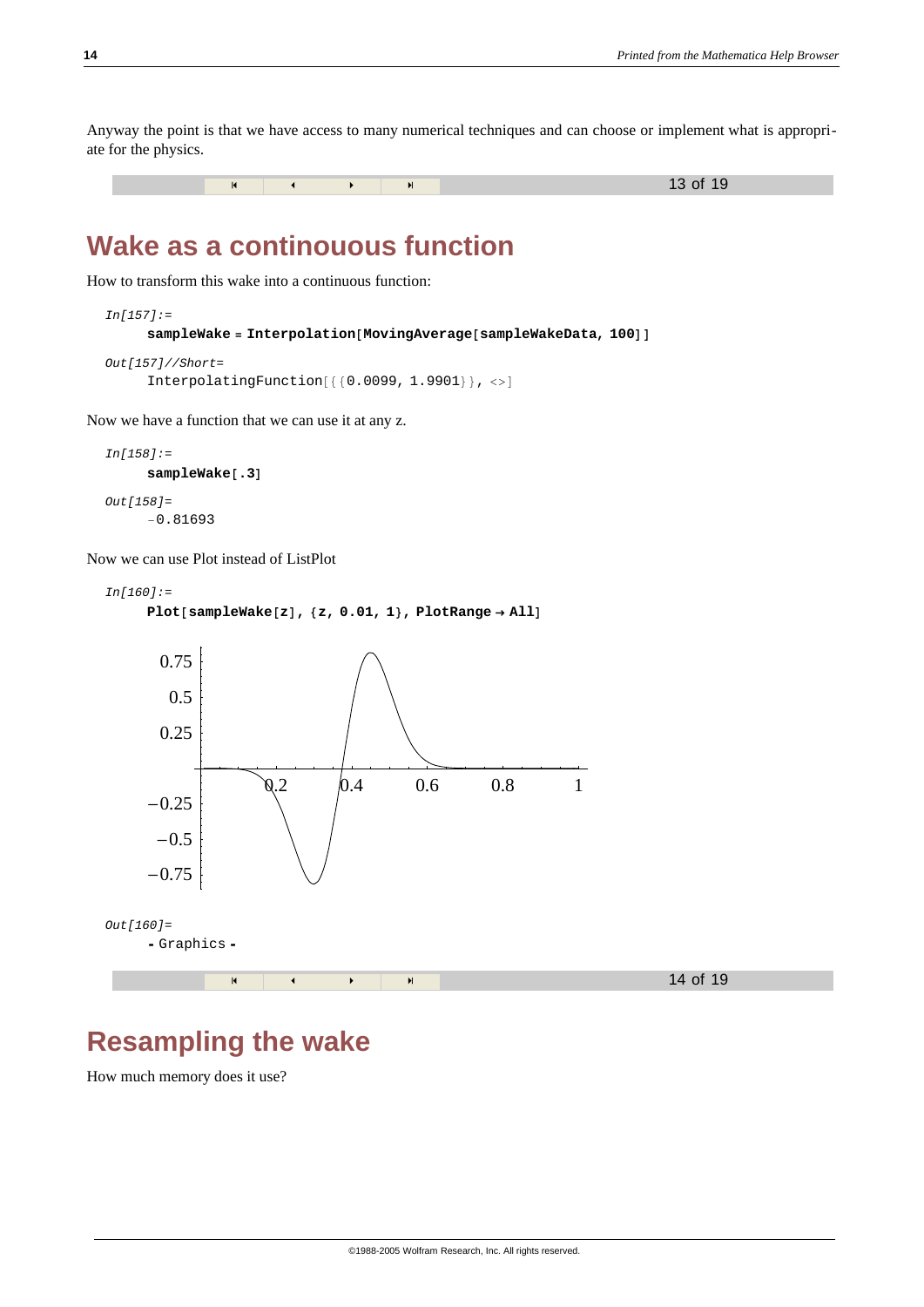```
In[161]:=
     ByteCount[sampleMake]Out[161]=
     198580
```
This is not a big deal but we can show a standard trick to get a smaller but smooth representation of the wake using the adaptive sampling of Plot. Restrict the range for now to avoid the noisy stuff at the end. We go slightly outside the defined range so get some error messages but don't worry.

```
In[162]:=
     resampledWakeData = Plot[sampleWake[z], {z, 0, 1.}, PlotRange → All][[1, 1, 1, 1]];
     InterpolatingFunction::dmval :
      Input value {4.16667 \times 10^{-8}}} lies outside the range of data in
        the interpolating function. Extrapolation will be used. More…
     InterpolatingFunction::dmval :
      Input value {0.00942492} lies outside the range of data in
        the interpolating function. Extrapolation will be used. More…
     InterpolatingFunction::dmval :
      Input value {0.00487935} lies outside the range of data in
        the interpolating function. Extrapolation will be used. More…
     General::stop : Further output of InterpolatingFunction::dmval will
       be suppressed during this calculation. More…
                   0.2 0.4 0.6 0.8 1
     -0.75-0.5-0.250.25
       0.5
      0.75
In[163]:=
    Length[resampledMakeData]Out[163]=
     390
```
Now the interpolation is based on a set of points chosen so that it will be smooth enough. These points are not evenly distributed: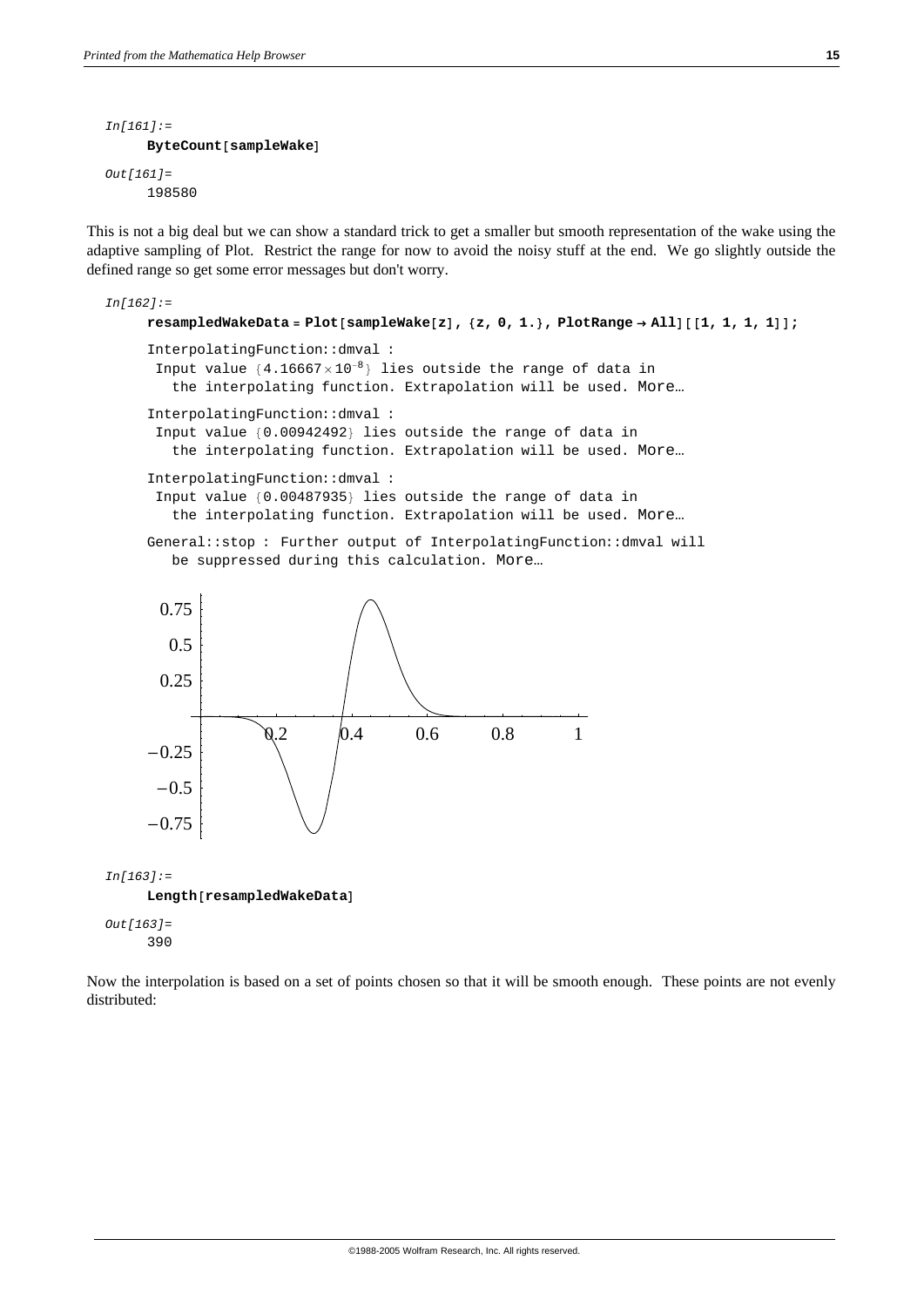```
In[164]:=
    ListPlot[resampledMakeData, PlotRange → All]0.2 0.4 0.6 0.8 1
    -0.75-0.5-0.250.25
      0.5
     0.75
```

```
Out[164]=
```

```
- Graphics -
```
Now we can define a new continous function

*In[165]:=*

 $sampleWake1 = Interpolation[resampledWakeData]$ 

```
Out[165]=
      InterpolatingFunction[{4.16667 \times 10^{-8}, 1.}], <>]
```
This is much smaller in memory:

```
In[105]:=
     ByteCount[sampleWake1]Out[105]=
     8340
```
Check accuracy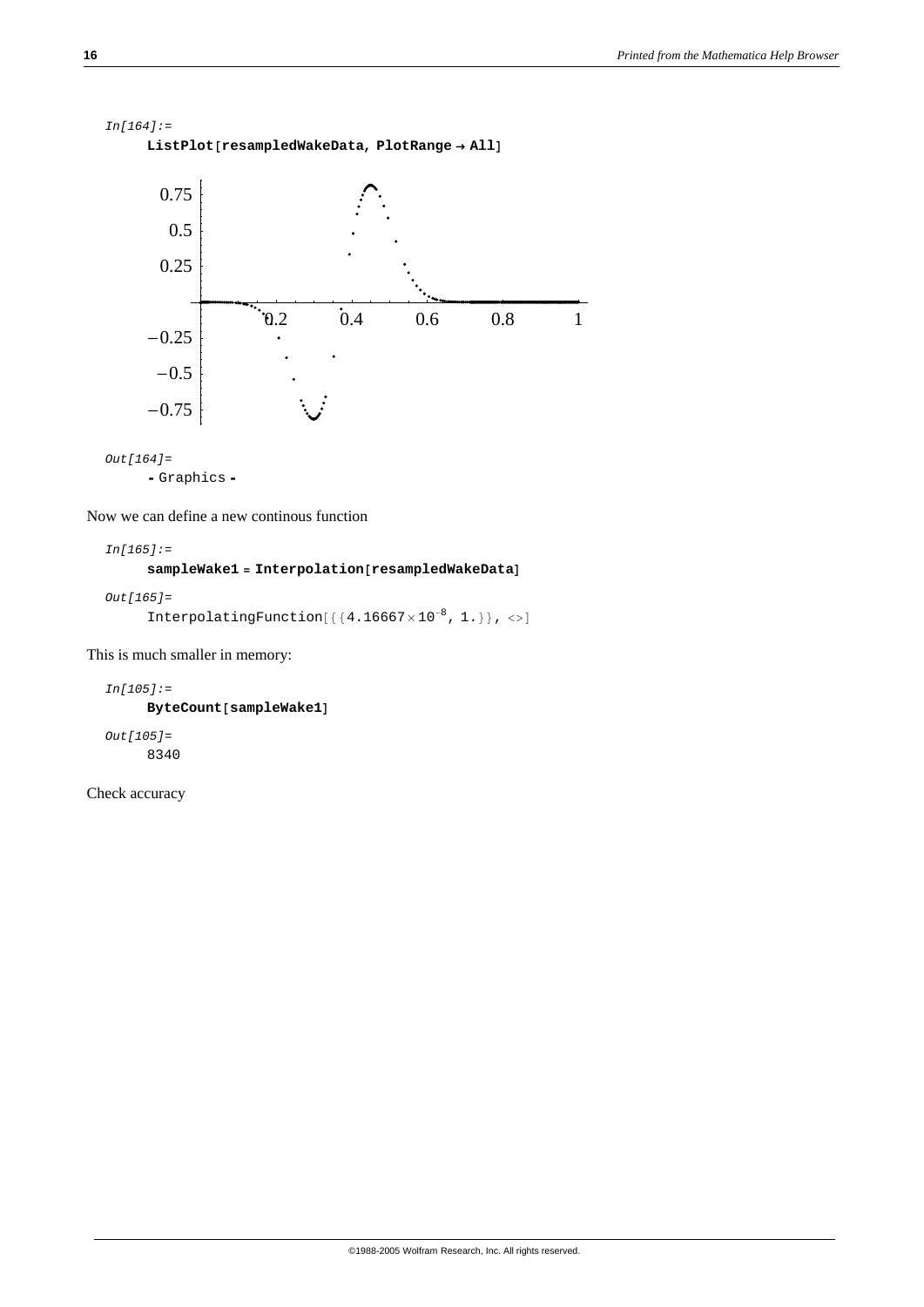



This can be refined if it is not good enough.

### **Analytical models**

Natural implementation as *Mathematica* expressions.

Rules to plug in particular parameter values in generic expressions.

|  |  | И |  |  |  | $6 \; \alpha$ f<br>יי |
|--|--|---|--|--|--|-----------------------|
|--|--|---|--|--|--|-----------------------|

### **Elements and how they occur in the LHC rings**

The previous implementation contained information about the occurrences of the impedances in the ring. In principle, each element with an impedance should appear in the MAD description of the LHC. Therefore we should be able to use this as the basic source of information about the occurrences and not duplicate the information in the impedance database. The Madtomma interface to the LHC has already been loaded so we have direct access to the information via its functions.

This is somewhat LHC-specific of course but similar things could be done for other machines.

|  |  | of |
|--|--|----|
|  |  |    |

### **Example of the LHC RF cavities**

Get the optics at the RF cavities:

```
In[168]:=
```
 $RFCavityOptics = mfsMember[LHCtwiss['LHCBI"]$ , "KEYWORD",  ${PRTCAVITY"}}$ 

A simple table of interesting quantities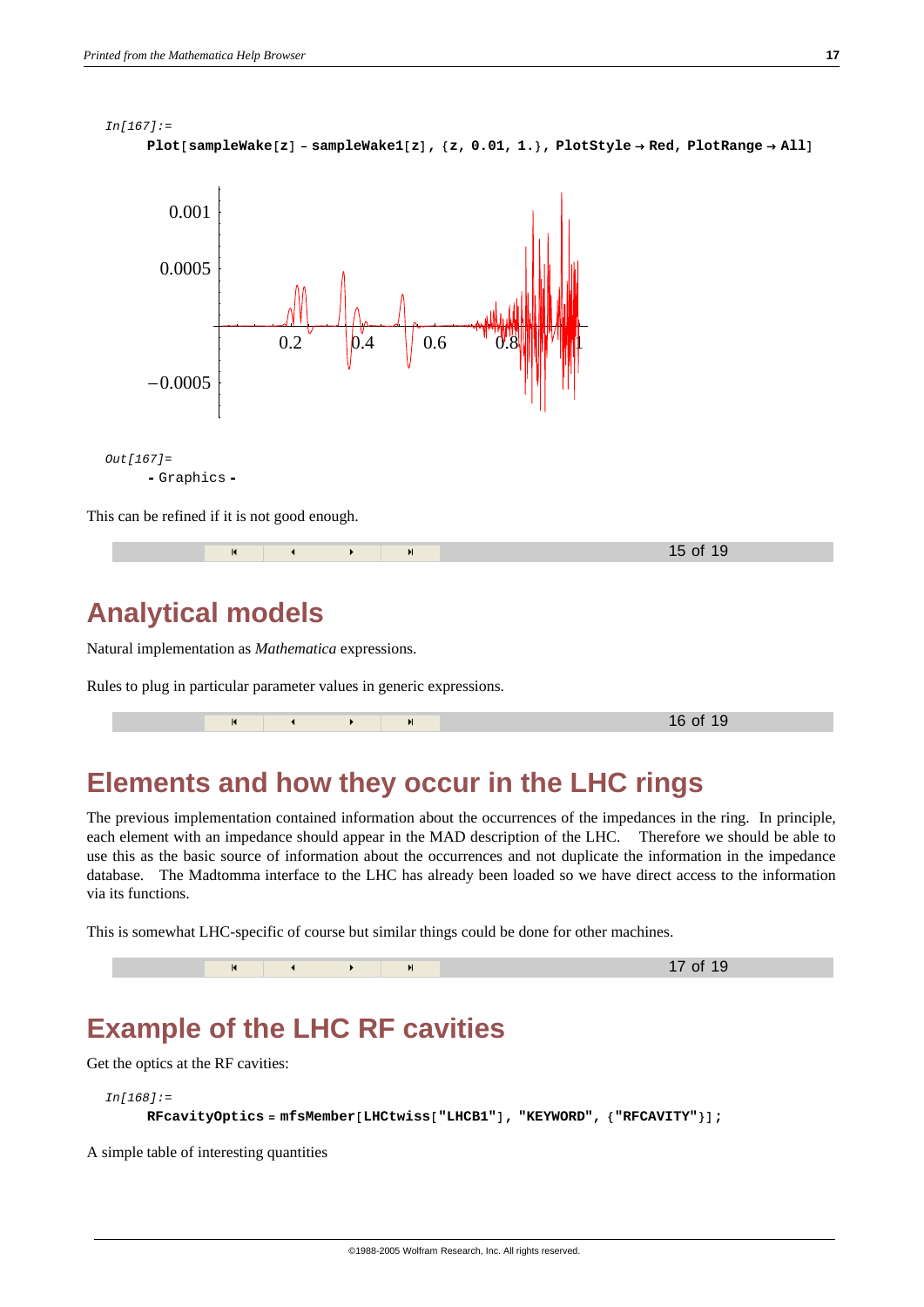| i<br>I<br>×<br>۰. |
|-------------------|
|                   |

| Ini 169 |  |
|---------|--|
|---------|--|

```
With@8cols = 8"NAME", "S", "L", "BETX", "BETY"<<,
 \text{TableForm}[\text{Transpose}[\text{mfSColum}[\text{RFcavityOptics}, \text{cols}]], \text{TableHeadings} \rightarrow \{\{\}, \text{cols}\}\]
```

| NAME          | S       | L     | <b>BETX</b> | <b>BETY</b> |
|---------------|---------|-------|-------------|-------------|
| ACNCA.D5L4.B1 | 9955.72 | 1.1   | 207.59      | 159.847     |
| ACNCA.C5L4.B1 | 9957.72 | 1.1   | 203.692     | 160.834     |
| ACNCA.B5L4.B1 | 9961.18 | 1.1   | 197.122     | 162.666     |
| ACNCA.A5L4.B1 | 9963.18 | 1.1   | 193.431     | 163.797     |
| ADTKV.D5L4.B1 | 9966.04 | 1.6   | 188.293     | 165.503     |
| ADTKV.C5L4.B1 | 9967.64 | 1.6   | 185.481     | 166.506     |
| ADTKV.B5L4.B1 | 9970.24 | 1.6   | 181.015     | 168.208     |
| ADTKV.A5L4.B1 | 9971.84 | 1.6   | 178.331     | 169.3       |
| ACSCA.D5L4.B1 | 9983.01 | 1.095 | 160.941     | 177.87      |
| ACSCA.C5L4.B1 | 9984.51 | 1.095 | 158.792     | 179.143     |
| ACSCA.B5L4.B1 | 9986.   | 1.095 | 156.685     | 180.445     |
| ACSCA.A5L4.B1 | 9987.5  | 1.095 | 154.621     | 181.777     |
| ACSCA.A5R4.B1 | 10007.1 | 1.095 | 131.488     | 201.978     |
| ACSCA.B5R4.B1 | 10008.6 | 1.095 | 130.023     | 203.728     |
| ACSCA.C5R4.B1 | 10010.1 | 1.095 | 128.6       | 205.507     |
| ACSCA.D5R4.B1 | 10011.6 | 1.095 | 127.22      | 207.316     |
| APW. 5R4. B1  | 10016.4 | 2.25  | 123.11      | 213.269     |
| ADTKV.A5R4.B1 | 10023.8 | 1.6   | 117.563     | 223.143     |
| ADTKV.B5R4.B1 | 10025.4 | 1.6   | 116.503     | 225.369     |
| ADTKV.C5R4.B1 | 10028.  | 1.6   | 114.884     | 229.058     |
| ADTKV.D5R4.B1 | 10029.6 | 1.6   | 113.951     | 231.372     |

These cavities belong to classes, the members of which should have the same impedances. Madtomma has a function that can tell us what they are.

*In[170]:=*

**? LHCElementParent**

```
LHCElementParent[clel] returns the parent class for an LHC element
  or element class (e.g., any of "MQXA.1L5", "MQXA", "QUADRUPOLE");The parent class of a MAD element class is itself.
```
So we can get the list of parent classes of each RF cavity. The first call of this function builds a database and caches it so future calls will be much faster.

*In[171]:=*

#### $LHCElementParent / @mfsColumn [RFCavity Optics, "NAME"]$

*Out[171]=*

8ACNCA, ACNCA, ACNCA, ACNCA, ADTKV, ADTKV, ADTKV, ADTKV, ACSCA, ACSCA, ACSCA, ACSCA, ACSCA, ACSCA, ACSCA, ACSCA, APW, ADTKV, ADTKV, ADTKV, ADTKV<

The list of different RF cavity types

*In[172]:=*

 $Uniform[LHCElementParent / @mfsColumn[RFCavityOptics, "NAME"]]$ 

*Out[172]=*  ${ACNCA, ACSCA, ADTKV, APW}$ 

Now we can count the number of occurrences of each type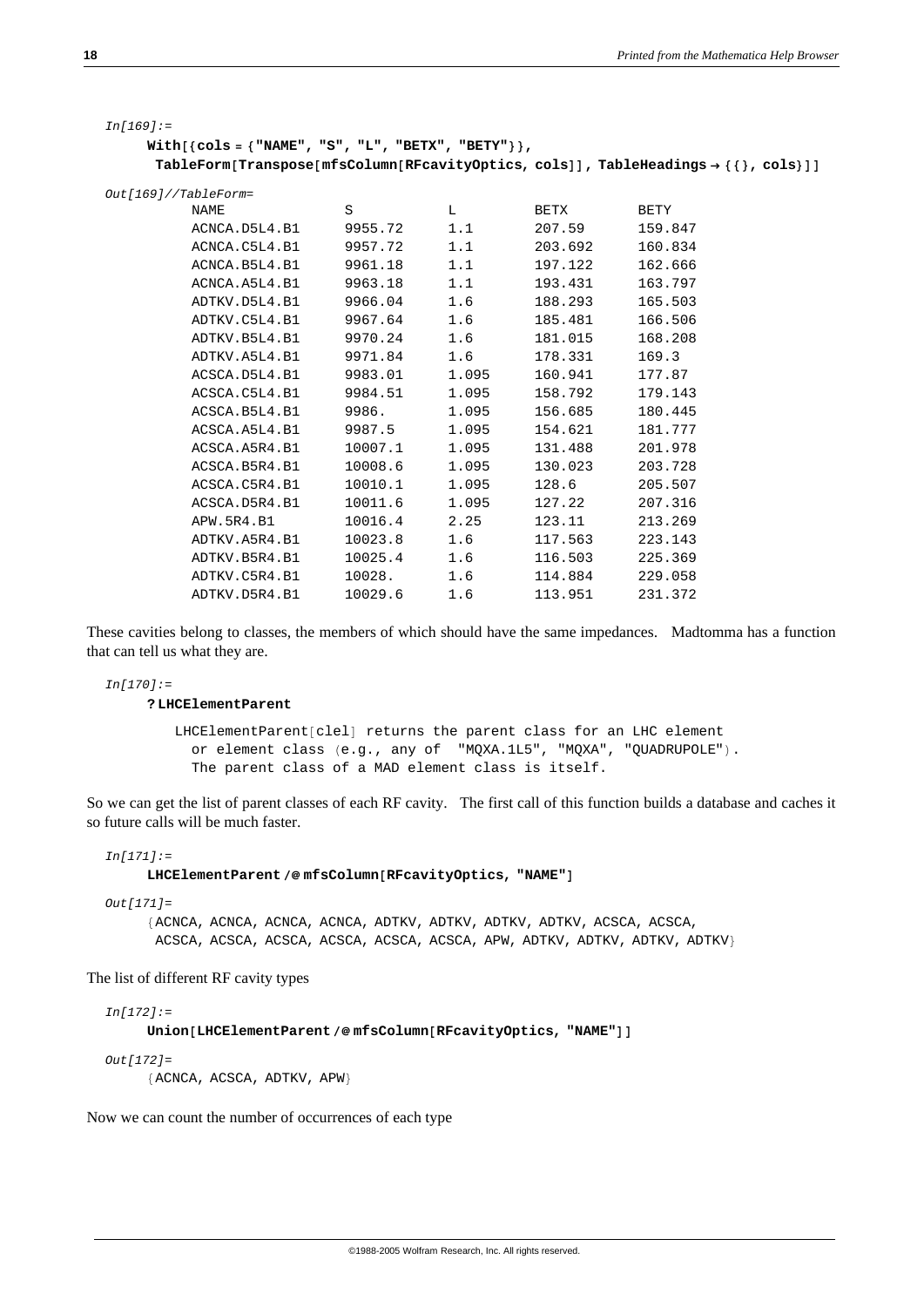8 ADTKV  $1 \quad \Delta \text{DW}$ 

```
In[173]:=
     ? Frequencies
        Frequencies[list] gives a list of the distinct elements in
           list, together with the frequencies with which they occur. More…
In[174]:=
    Frequencies@LHCElementParent ê@ mfsColumn@RFcavityOptics, "NAME"DD êê TableForm
Out[174]//TableForm=
     4 ACNCA
     8 ACSCA
```
If we knew the impedance or wake for each type of cavity, it would now be easy to sum up the contributions using these occurrence counts as weights.

Logically now, one would expect the list of impedance element classe to be a superset of the bottom level of Zbase-Items[]. This should be arranged, I think.

### **Optics information for impedance calculations**

We can also easily do things like calculate the average beta at each element class. Get a table of cavity names, lengths and  $\beta$ <sub>*y*</sub> values, then select just the cavities belonging to a particular class.

```
In[175]:=
          With {\nvert}{e1c1ass = "ACSCA"},
            \text{e1data} = \text{Select}[\text{Transpose}[\text{mfsColumn}[\text{REcavity}]\text{ptics}, {\text{FNAME}}, {\text{FL}}, {\text{FBERT}})]LHCElementParent<sup>[First[#]] == elclass & ];<br>Total[eldata /. {_, 1_, b_} \rightarrow 1 b]</sup>
              Total[eldata /. \left[\right], l, b} + 1]
           E
   Out[175]=
          192.22
It's easy to generalise that
   In[176]:=
          LHCElementClassAverage::usage =
             "LHCElementClassAverage@seq,elclass,funcD returns the length−weighted
                average of the optical function func (e.g. \"BETX\") over the
                elements of an LHC sequence belonging to the element class elclass.";
   In[177]:=
          LHCElementClassAverage[seq_?LHCsequenceQ, elclass_String, func_String] :=
            Module\left[ \text{ } \{ \text{eldata} \} \right)\blacksquareeldata = \text{Select}[\text{Transpose}[\text{mfsColumn}[\text{LHCtwiss}[\text{seq}], \lacksquare
WAME", \blacksquare, \text{func}}\rightharpoonupLHCElementParent[First[#] = elclass &] ;<br>Total[eldata /. {_, 1_, b_} \rightarrow 1 b]
               Total[eldata /. \{-, 1, b_+\} + 1]
            E
```
18 of 19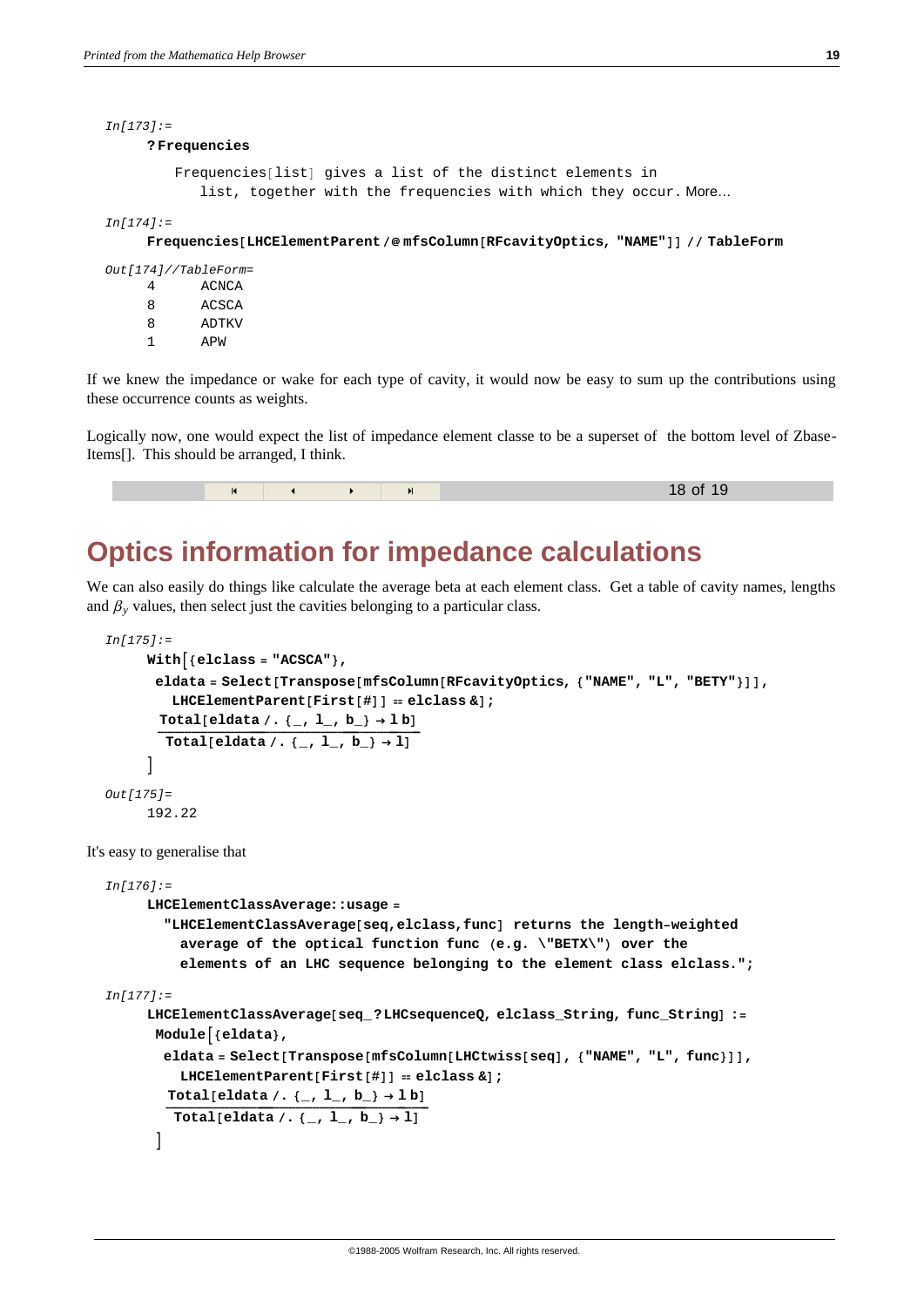It would not be hard to implement expressions like ("BETX"-"BETY")/"DX" instead of simple strings for func using mfsToRules.

Check the previous result

```
In[178]:=
     LHCElementClassAverage<sup>["LHCB1", "ACSCA", "BETY"]</sup>
Out[178]=
      192.22
```
And get some more

```
In[179]:=
      LHCElementClassAverage<sup>["LHCB1", "MQM", "BETX"]</sup>
Out[179]=
      99.5515
```
The caching of the element hierarchy in *Mathematica* makes these calculations quite fast enough.

```
In[180]:=
      LHCElementClassAverage<sup>["LHCB1", "MB", "BETX"]</sup>
Out[180]=
      85.5717
In[181]:=
      LHCElementClassAverage<sup>["LHCB2", "MB", "BETX"]</sup>
Out[181]=
      85.6253
```
Actually these are only the averages of the values at the exits of the elements. Probably good enough for instability estimates. But we could improve ...

|  |  | 19 of 19 |
|--|--|----------|
|--|--|----------|

#### **Conclusions**

I have sketched how one might go about implementing an impedance database in *Mathematica*. In my opinion, the advantages would be:

- $\ddot{\heartsuit}$  Natural implementation of impedances which are mathematical functions (sometimes analytical, sometimes numerical, ...).
- $\ddot{\heartsuit}$  Reduced total amount of code-writing and dependences. Functionality closer to physics.
- $\ddot{\heartsuit}$  Based on high quality supported product with no risk of obsolescence. Nothing to compile.
- $\Diamond$  Familiar environment for many people (but counter-examples exist).
- $\ddot{\heartsuit}$  *Mathematica*'s **Interpolation** function allows wakes or impedances given as numerical tables (at discrete points) to be treated as functions defined continuously. So all analytical operations (combination with other expressions, differentiation, etc.) become possible with them.
- $\hat{V}$  Possibility to use existing data structures as-is or to implement new flexible ones (replace fixed format text files with self-describing expressions, rules) and liberate oneself from consideration of data formats.